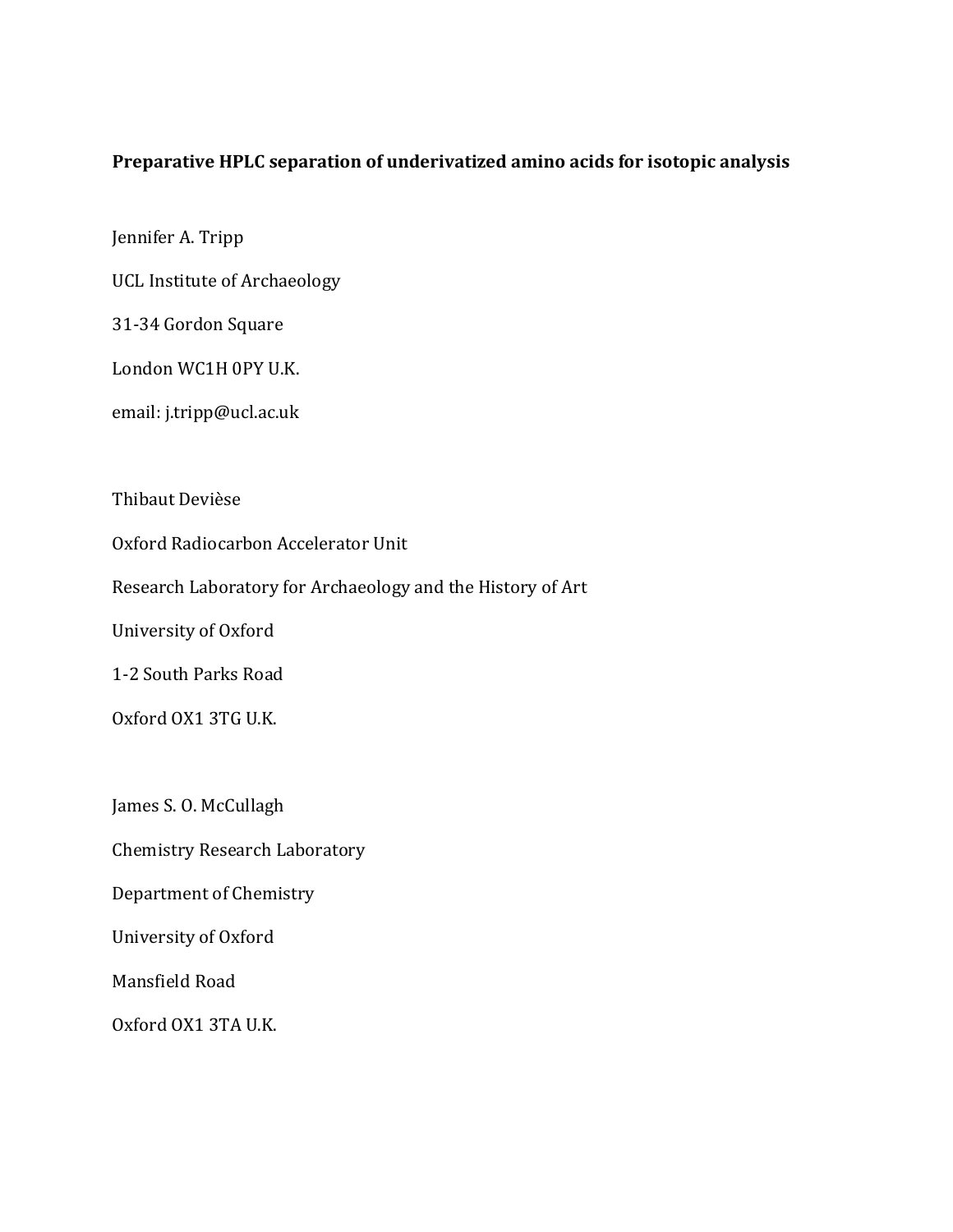#### **Running head:** Preparative HPLC for isotopic analysis

#### **Abstract**

Single-compound analysis of stable or radioactive isotopes has found application in a number of fields ranging from archaeology to forensics. Often, the most difficult part of these analyses is the development of a method for isolating the compound(s) of interest, which can derive from a wide range of samples types including hair, nails, and bone. Here we describe three complementary preparative HPLC techniques suitable for separating and isolating amino acids from bone collagen and hair keratin. Using preparative reversed-phase, ion-pair, or mixed-mode chromatography in aqueous carbonfree mobile phases, or those from which carbon can easily be removed, underivatized single amino acids can be isolated and further analyzed using mass spectrometric techniques.

## **Key Words**

amino acid (AA), high performance liquid chromatography (HPLC), ion-pair chromatography (IP-HPLC), mixed-mode high performance liquid chromatography (MM-HPLC), preparative chromatography, isotope ratio mass spectrometry (IRMS), accelerator mass spectrometry (AMS), liquid chromatography isotope ratio mass spectrometry (LC-IRMS),  $\delta^{13}$ C,  $\Delta^{14}$ C, stable isotopes, radiocarbon dating, compound specific isotope analysis (CSIA), compound-specific radiocarbon analysis (CSRA)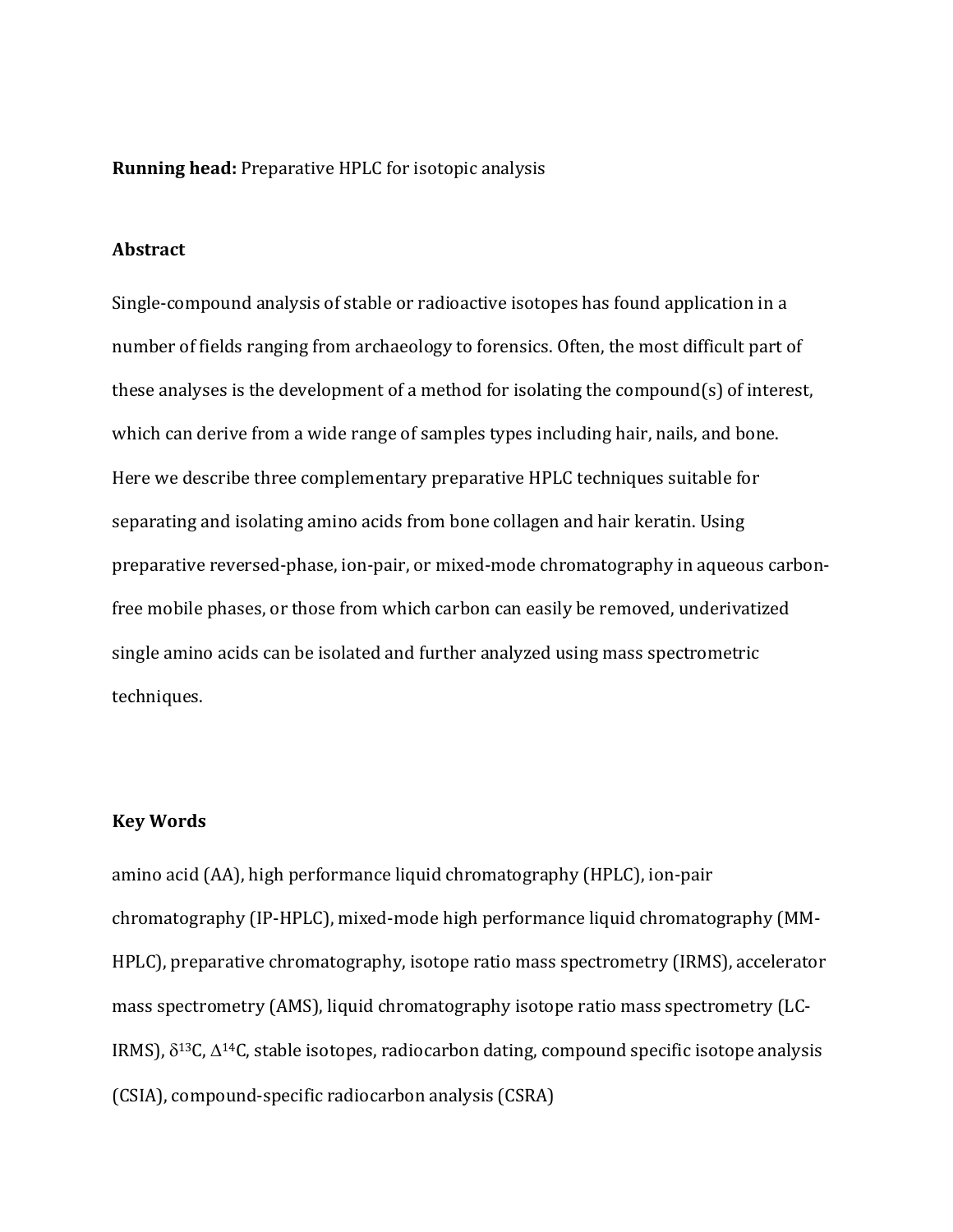#### **1. Introduction**

Single-compound isotope analysis has emerged as a useful technique in a wide range of disciplines including archaeology, geology, ecology, and forensics, with applications that include radiocarbon dating, dietary analysis, environmental reconstructions, studies of metabolism, and sourcing agricultural products (1-14). Many archaeological applications of isotopic analysis, such as radiocarbon dating and dietary analysis, involve the isolation of collagen from bones. In this chapter, we therefore focus on the separation and isolation of bone collagen amino acids, for the subsequent measurement of single-compound carbon and nitrogen isotope ratios. These methods have seen several applications and updates since the first edition of this chapter and here we have included these, where relevant, to reflect the latest developments in the field (15-21). In addition to collagen, the methodology has also been successfully applied to separate amino acids in hair keratin, so we have included this procedure as well (22).

While mass spectrometric methods for measuring stable and radioisotopes are established, separation techniques for isolating the desired compounds are still being developed and modified. These chromatographic methods often utilize preparative gas or high-performance liquid chromatography (GC or HPLC) for the isolation of single compounds, and subsequent measurement of their isotopic ratios using isotope ratio mass spectrometry or accelerator mass spectrometry (IRMS or AMS). Chromatographic techniques developed for compound specific isotopic analysis must be compatible with the isotope measurement method and provide appropriate analyte resolution. Contamination of isolated compounds with substances containing isotopes of interest must be avoided. For instance, if carbon-13 or carbon-14 is to be measured, carbon-containing components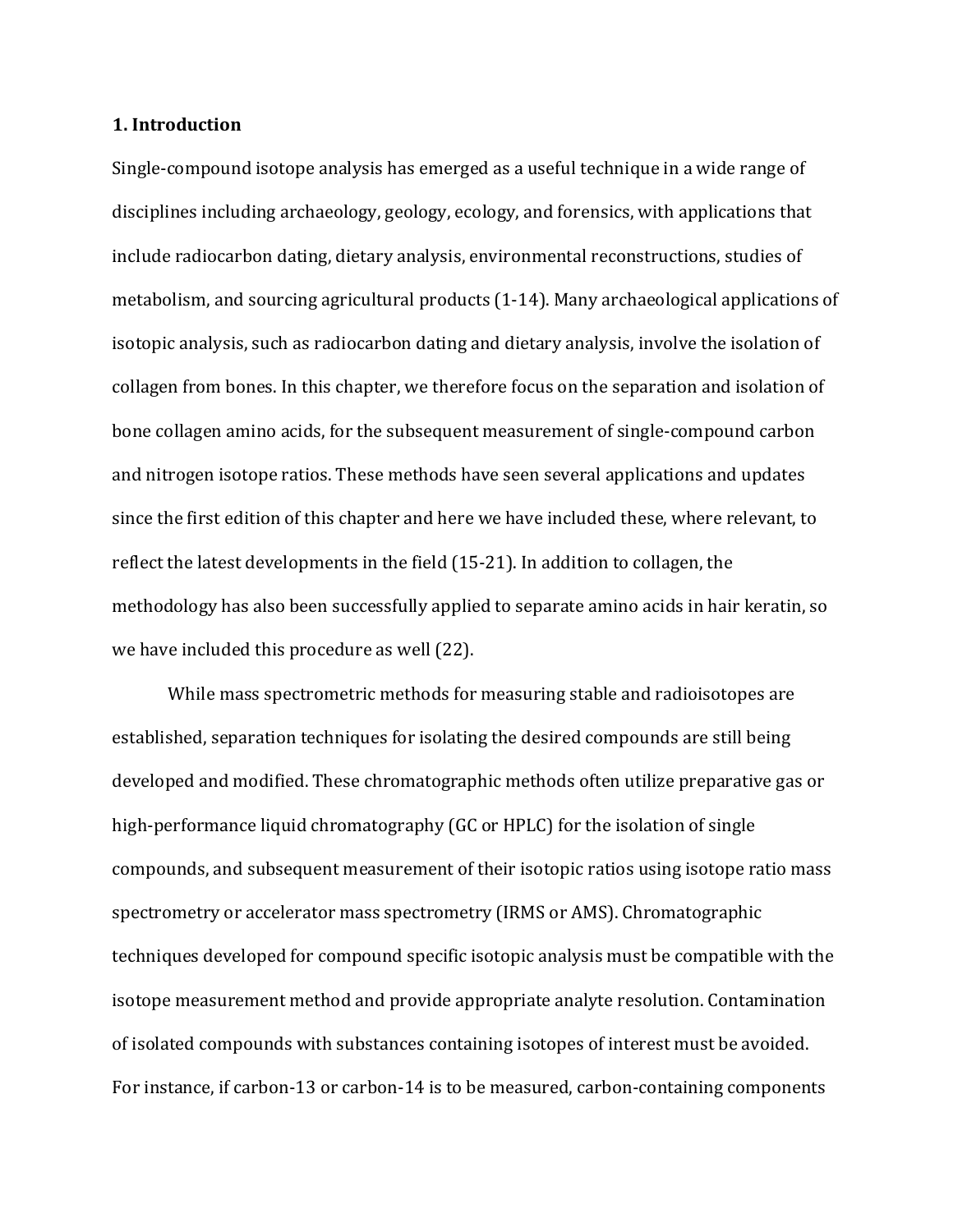in the mobile phase are a potential source of contamination and must be avoided (or completely removed prior to the isotope measurement). In addition, the stationary phase must be stable under the separation conditions to prevent, for example, 'column bleed' contaminating the eluent with C18 alkyl-chain carbon derived from the stationary phase. Derivatization of the compounds, especially common in analytical separation of amino acids, must be avoided, reversed, or corrected. Lastly, unless baseline separation is achieved and the entire eluting peak can be isolated, isotopic fractionation during the separation must be avoided or, if possible, corrected. If the edges of the peak are enriched or depleted in the 'heavier' isotope, and the entire peak cannot be collected, the measured isotopic ratio will differ significantly from the true ratio for the compound.

With these considerations in mind, we have developed several preparative HPLC protocols that result in isolation of sufficient amounts of amino acids that can be collected for analysis of their  $\delta^{13}C$  and  $\delta^{15}N$  by IRMS, or compound-specific radiocarbon analysis (CSRA) using AMS. A two-step separation procedure was initially developed to allow for the isolation of a number of single amino acids from collagen and keratin  $(15)$ . The first separation in this procedure involves reversed-phase (RP) HPLC using a C18 column and Milli- $Q^{TM}$  (Millipore, USA) water as the mobile phase. While the more polar amino acids elute in the void volume with no separation, the amino acids with non-polar side chains are efficiently separated. The initial peak from the first separation is collected, concentrated, and re-injected into a RP column, which is packed with a perfluorinated stationary phase, using an aqueous mobile phase containing a surfactant for ion-pair (IP) chromatography (23). This surfactant, or IP reagent, possesses a nonpolar tail that interacts strongly with the RP column, and an ionic head group that can exchange with the amino acids. For the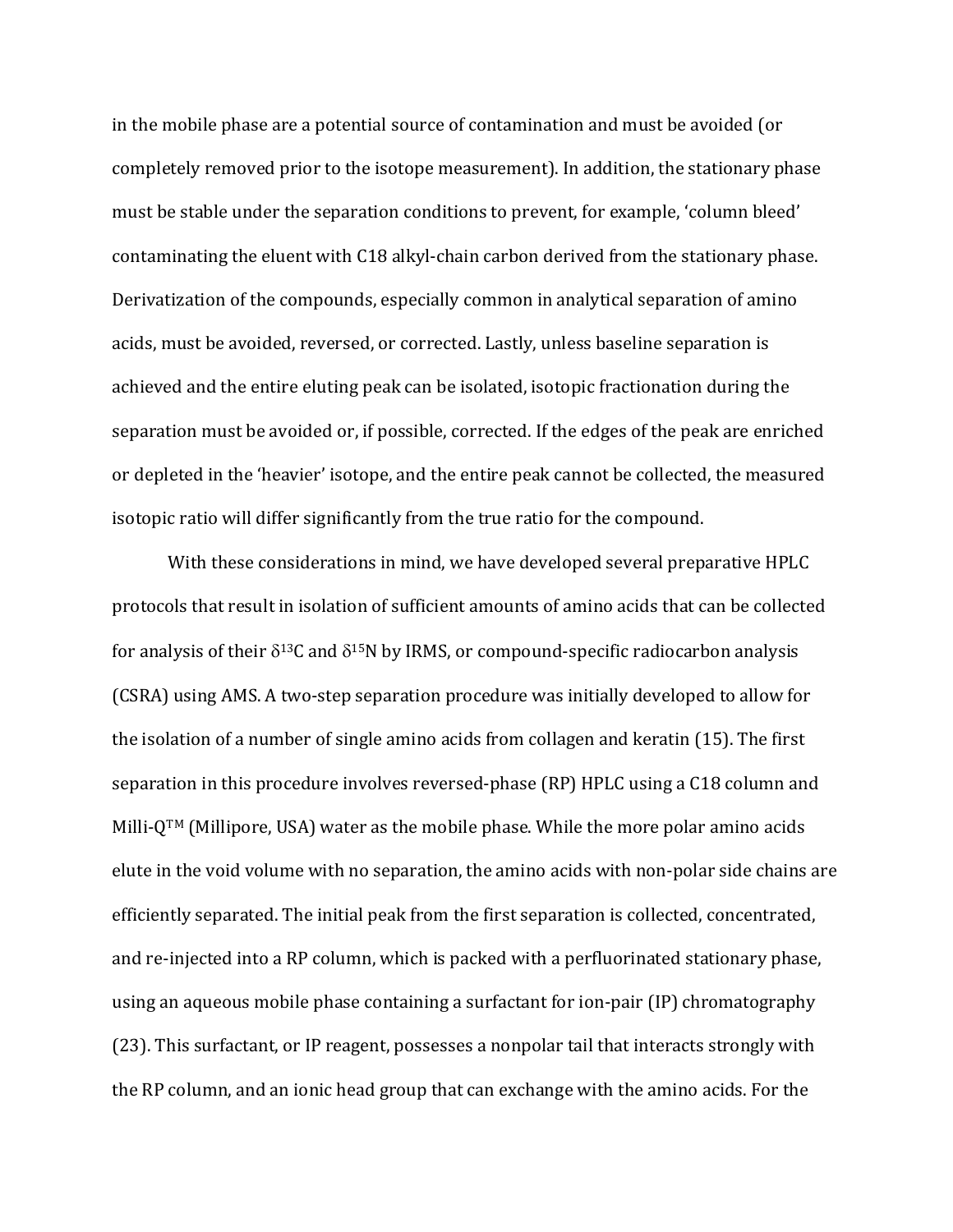separation, we chose pentadecafluorooctanoic acid (PDFOA) as the IP reagent. Perfluorinated compounds such as this have been widely used as IP reagents in preparative chromatography due to their lack of UV absorption and volatility, which leads to easy removal from the separated compounds using evaporation. The combination of these two chromatographic processes allows for the efficient separation of bone collagen or keratin amino acids and minimizes contamination from allochthonous carbon. One advantage of this separation method is that the initial RP-HPLC procedure results in quick, simple, and nearly complete separation of essential from nonessential amino acids, a useful distinction for dietary studies. Overall, the method provides accurate results for single-compound carbon and nitrogen IRMS measurements, but AMS dates on single amino acids have proved problematic, likely due to small amounts of contamination from column bleed.

Advances in instrumentation, in particular the introduction in 2004 of the IsoLink<sup>TM</sup> system by Thermo Electron (Thermo Electron, Bremen, Germany), have provided an alternative to preparative chromatography for the isolation of the amino acids followed by off-line measurement of isotopic ratios. The IsoLink is an integrated LC-IRMS system, and isotope ratios of amino acids separated on an analytical scale can be measured by direct injection of the eluent into the IRMS (24). This instrument is suitable for direct measurement of stable carbon isotope ratios ( $\delta^{13}C$ ), but the IP separation procedure is not suitable for use with this system which is restricted to non-carbon containing mobile phases and modifiers. Thus, a mixed mode separation, utilizing a column containing both ionic and nonpolar groups and an aqueous mobile phase, was developed for use with the IsoLink. The analytical-scale method and its application is described in detail elsewhere  $(22, 24-27)$ , but a preparative version of the mixed-mode separation has also been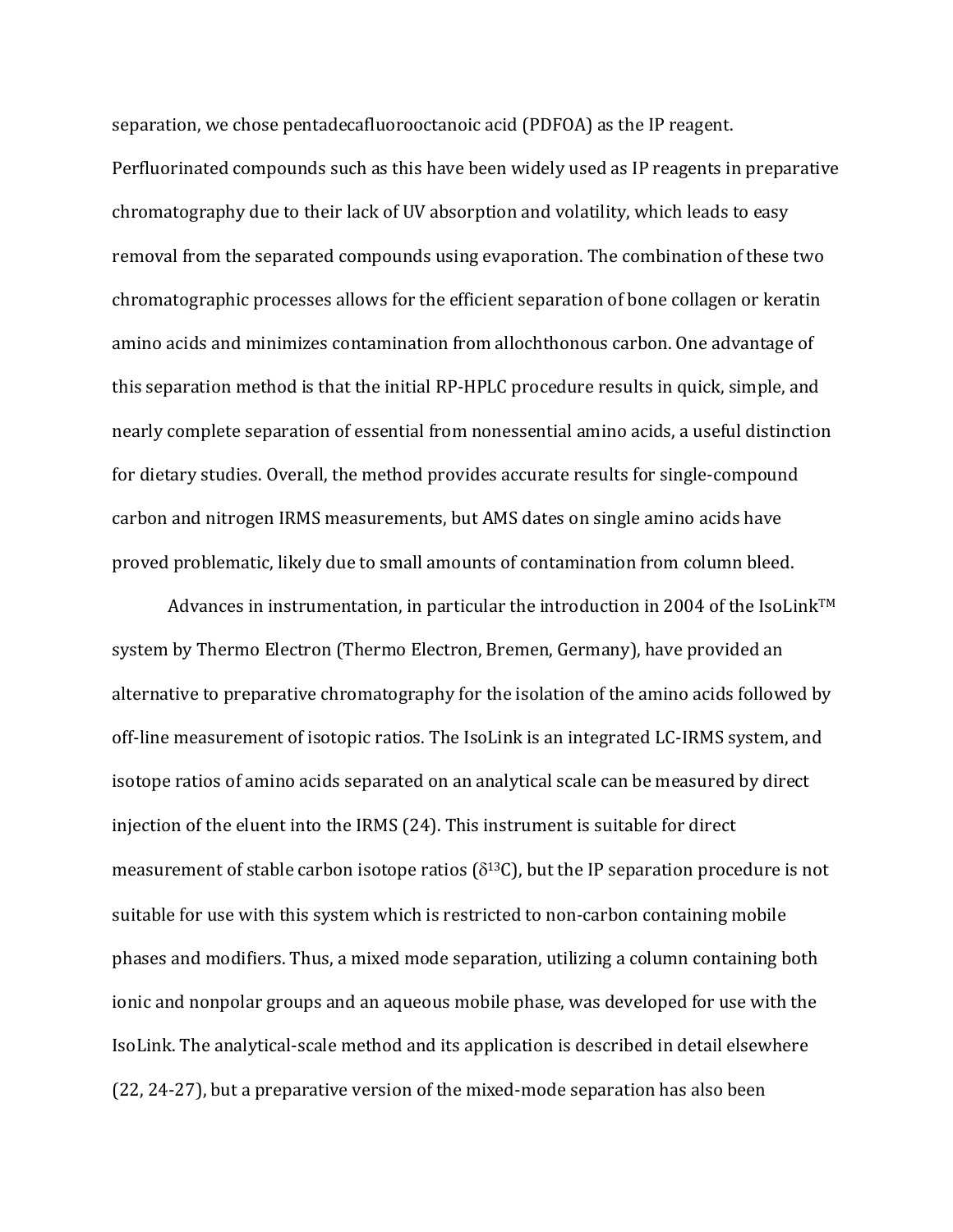reported for use in separating amino acids for radiocarbon dating (28). This preparative method provides accurate  $\delta^{13}$ C measurements and AMS dates on amino acids isolated in a single chromatographic separation. While the mixed-mode separation gave accurate results for both radiocarbon dating and stable isotope analysis, the drawback was that it required multiple injections of the same sample in order to collect enough hydroxyproline for AMS analysis. Recently, a new high-capacity separation focused on hydroxyproline, using the same mixed mode stationary phase, has been developed at the Oxford Radiocarbon Accelerator Unit (21). The approach enables the collection of sufficient hydroxyproline for a radiocarbon date after a single separation of 30-50 mg of hydrolysed collagen. This method is now used routinely at the Oxford Radiocarbon Accelerator Unit to produce accurate radiocarbon dates, in particular for highly contaminated bones.

In this chapter we present in detail the three complementary preparative chromatographic methods for collection of amino acids suitable for subsequent isotopic analysis.

#### **2. Materials**

Preparative chromatography was carried out on a Varian ProStar HPLC system consisting of two 210 isocratic pumps, a 410 autosampler, a 320 dual-pathlength UV detector, and a 701 fraction collector, controlled by Star Workstation PC software (Note 1). The autosampler was fitted with a 1-mL syringe and 2-mL sample loop. The entire system was kept at room temperature during separations with the exception of the last method developed in Oxford for which the column is maintained at  $30^{\circ}$ C in an oven (21). All solutions were made using ultra-pure water from a MilliQ system and glassware used in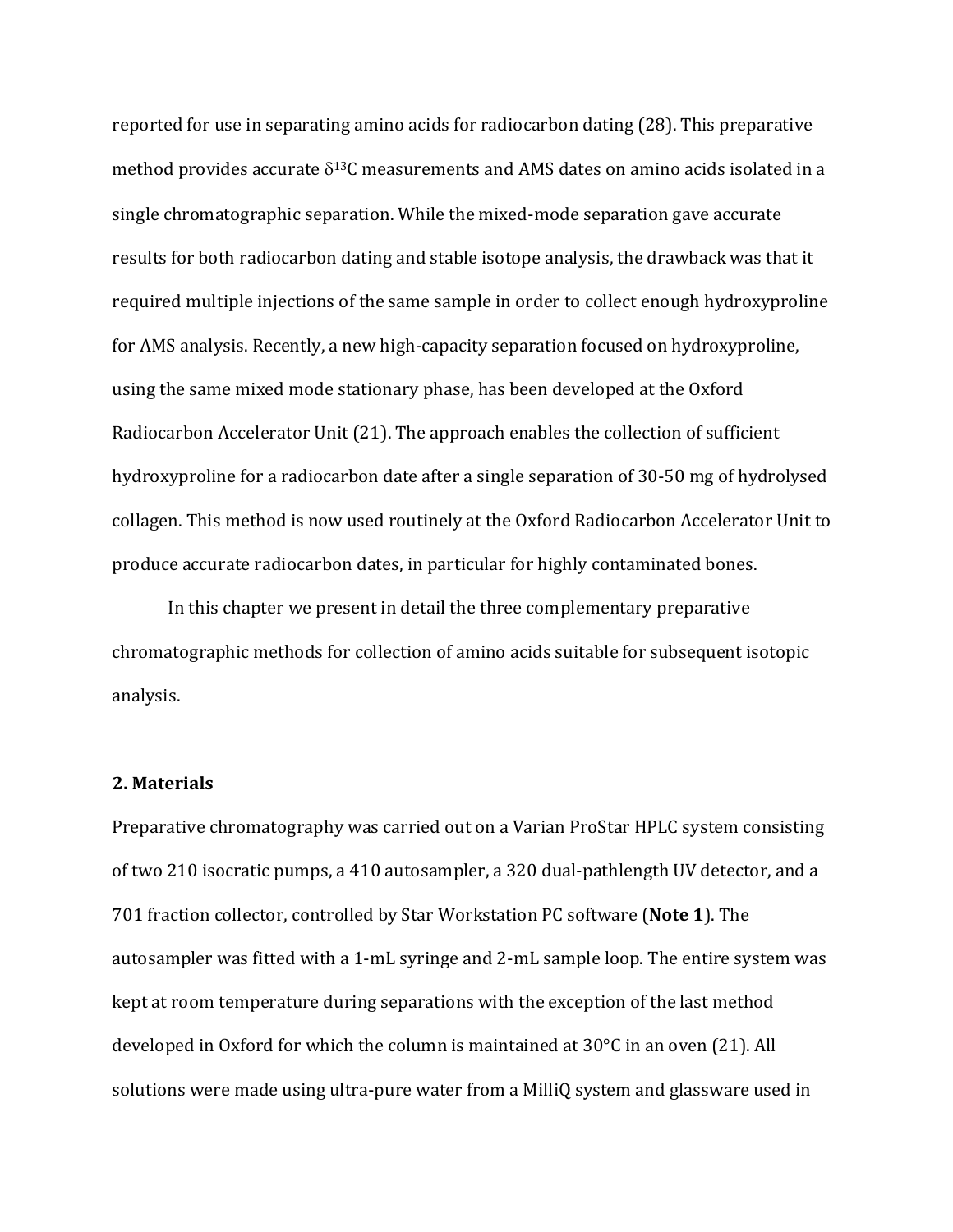sample preparation for radiocarbon dating was cleaned using an acid-base wash and baked at 500°C for 3 hours before use.

### *2.1 Extraction of Collagen from Bone*

The materials listed here are for standard collagen extraction. In the case of modern bone, extremely contaminated bone, or bone that has been treated with conservation agents, additional solvent washes are required prior to demineralization. (Note 2)

- 1. 0.5 M hydrochloric acid
- 2. Ultrapure MilliQ<sup>TM</sup> deionized water (**Note 3**)
- 3. 0.1 M NaOH
- 4. HCl solution at pH 3, prepared by the careful addition of 6M HCl to an excess of water with stirring. An accurate pH meter should be used to adjust the concentration to pH 3.

### *2.2 Preparation of Hair (Keratin) Samples*

- 1.  $2:1 (v/v)$  methanol: chloroform
- 2. 1:2  $(v/v)$  methanol:chloroform

## *2.3 Protein Hydrolysis*

- 1.6M HCl
- 2. Nitrogen gas (or another inert gas)

## 2.4 Preparative reversed-phase HPLC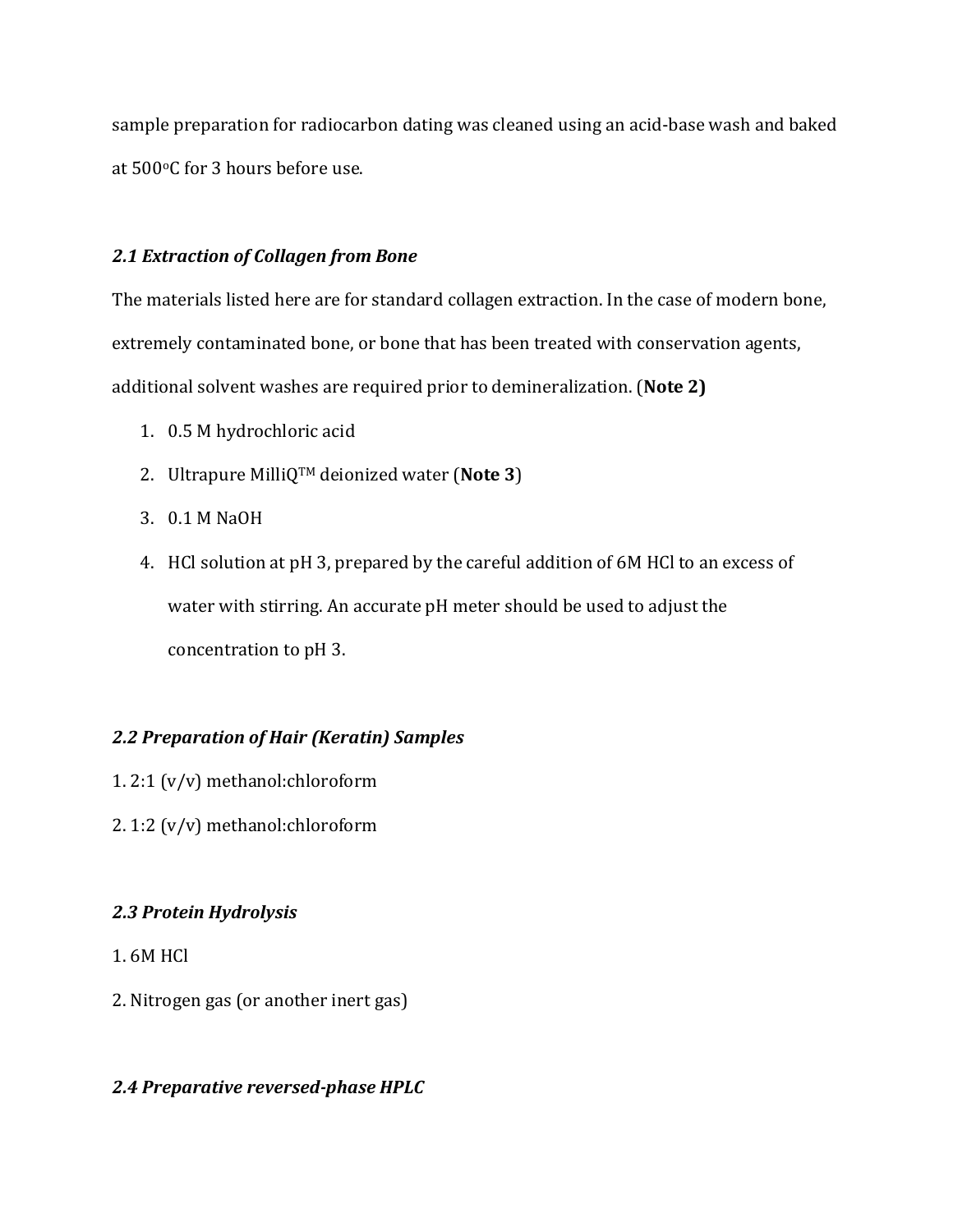- 1. Column: Waters Symmetry C18, 19 x 150 mm, 7  $\mu$ m particles.
- 2. Mobile phase: Ultrapure MilliQ<sup>TM</sup> deionized water
- 3. Additional solvent: HPLC-grade methanol

# **2.5 Preparative ion-pair HPLC**

- 1. Column: Supelco Discovery HS F5, 10 x 250 mm, 5 µm particles. (Note 4)
- 2. Mobile phase: 0.5 mM aqueous pentadecafluorooctanoic acid (PDFOA), prepared by

mixing 0.207 g of PDFOA with 1 L of water

3. Additional solvents: HPLC-grade methanol and tetrahydrofuran

4. 6 M HCl

# *2.6 Preparative Mixed-Mode Chromatography*

- 1. Column: Primsep A, 22 x 250 mm, 5µm particle size (SIELC Technologies, Prospect Heights, IL, USA)
- 2. Mobile phases: (A) purified water and  $(B)$  0.3%  $(v/v)$  phosphoric acid

# 2.7 Accelerator mass spectrometry (AMS) and isotope ratio mass spectrometry (IRMS)

- 1. Chromosorb
- 2. Tin capsules to hold samples

# **3. Methods**

# *3.1 Extraction of Collagen from Bone*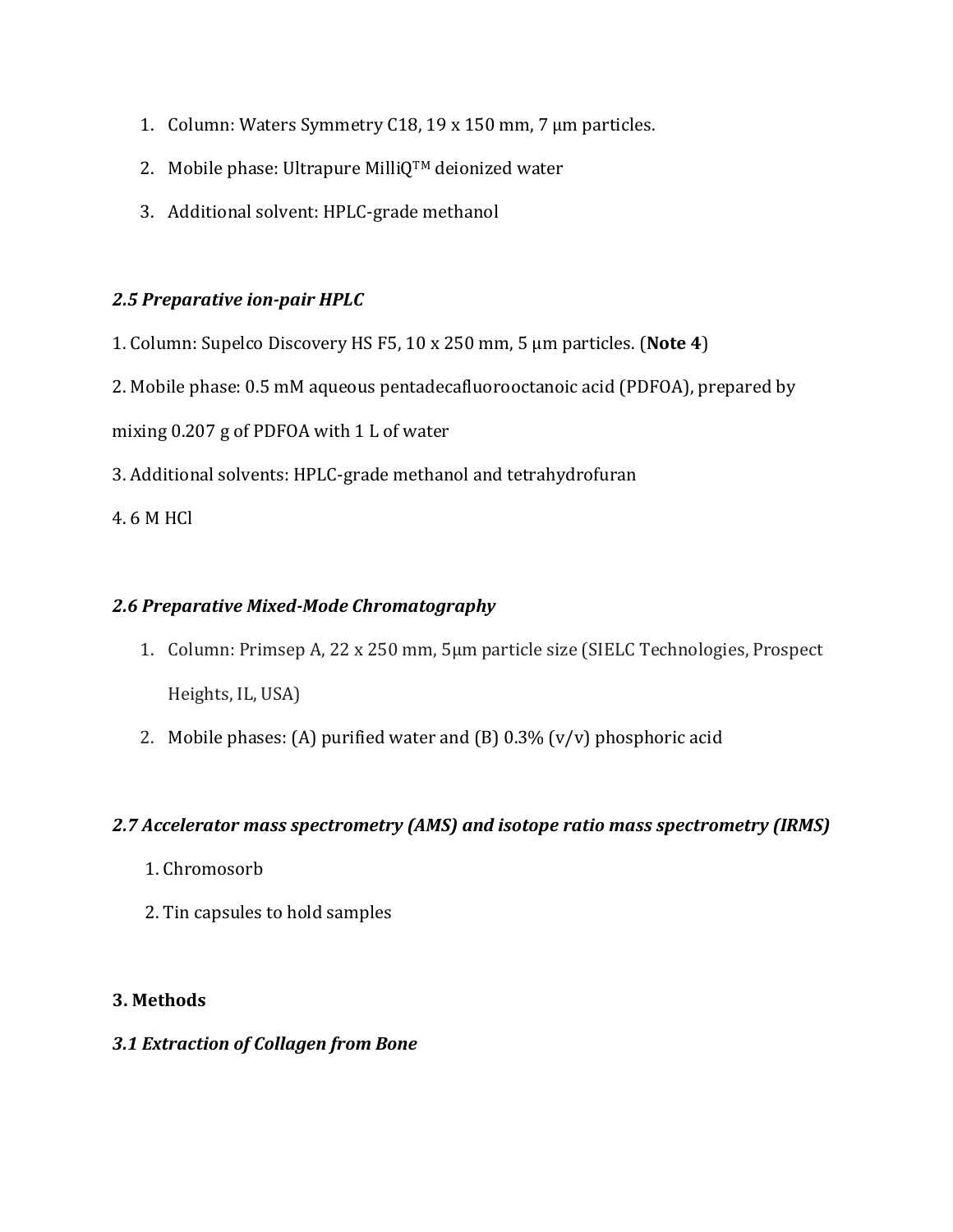The following method is used to extract collagen from modern and archaeological bone in preparation for isotopic analysis. Note the different sample preparation procedure for archaeological and modern bone. Modern bone contains lipids that can interfere with isotope measurements if they are not removed, so a solvent wash is typically performed. Archaeological bones, while containing a trivial amount of lipid, normally have sediment stuck to the outer surface that is removed by abrasive cleaning. The collagen extraction procedure after the initial sample preparation is the same for both sample types. For conventional isotopic analysis in triplicate, about 0.2-0.6 g of bone should be sufficient. For preparative scale radiocarbon dating of individual amino acids it is recommended that at least 1 g of bone be used to account for variability in amino acid abundance and collagen yield. The extraction procedure reported here is based on work published by Longin (29) and further refined and described by Brock et al. (30).

### **Bone sample preparation**:

- 1. For archaeological samples: clean bones by abrasive blasting with silica, ensuring that all ink and other surface contaminants are removed. Remove any extraneous cartilage.
- 2. For modern samples: place the bone in a beaker and submerge in  $2:1$ methanol: chloroform; place sample in an ultrasonic bath for 30 min. Then, allow to soak for 24 hours. Remove the bone from the solution using tweezers (Note 5), and repeat the procedure once more. After the second wash, examine the bottom of the beaker to see if any lipid is present. If some lipid remains, repeat the wash until no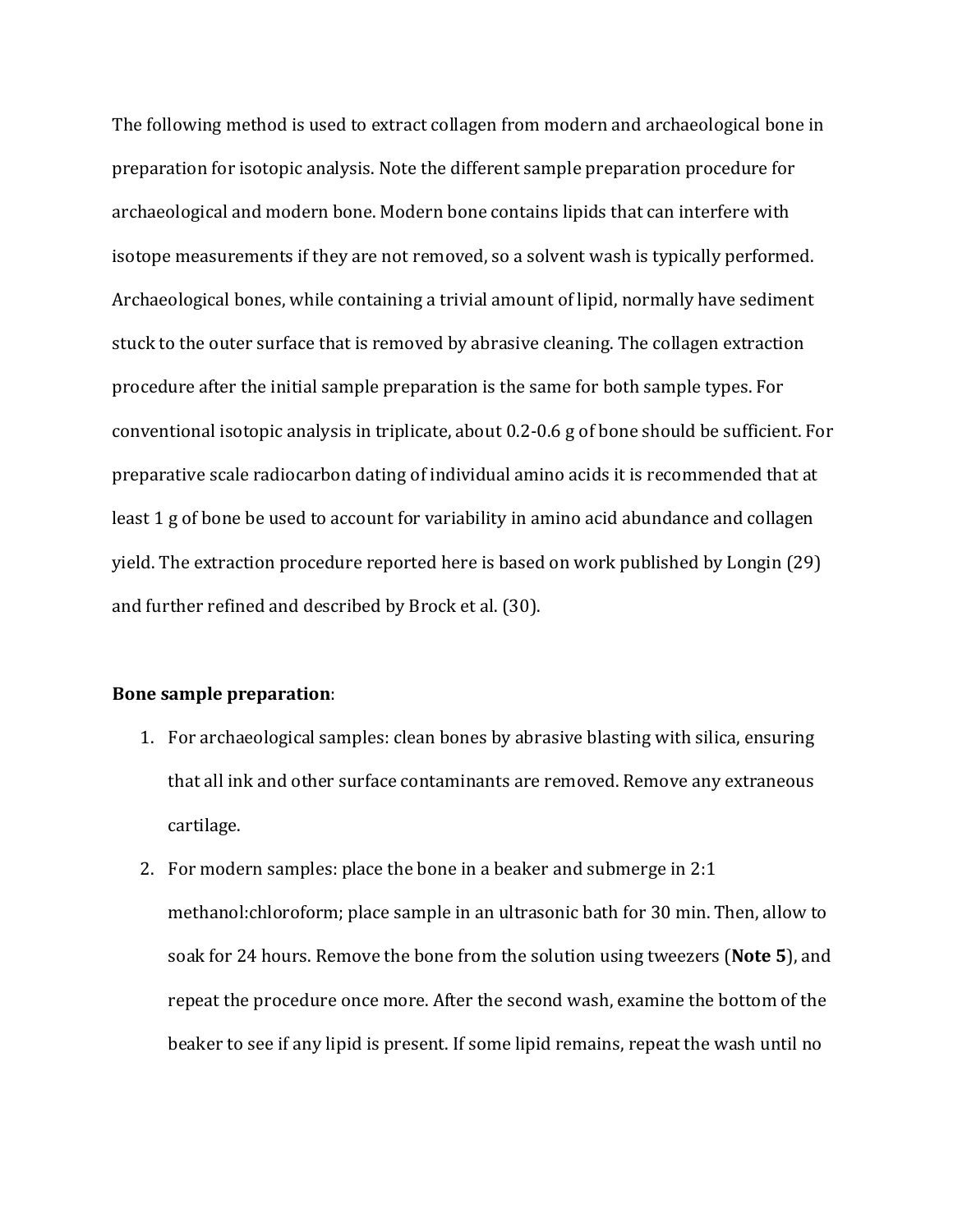lipids are seen in the beaker. Finally, rinse three times with purified water, ultrasonicating for 30 min each time.

3. For archaeological samples treated with conservation agents a solvent wash is recommended. Protocols vary based on the nature of the conservation agent. Refer to reference (31) for further information about appropriate methods.

#### **Removal of the mineral phase from bone:**

Within the last decade a quicker and more efficient demineralization method has been developed, and the new method is described here (30). This method is now routine at the Oxford Radiocarbon Accelerator Unit, including for all samples destined for singlecompound isotope analysis and radiocarbon dating.

- 1. Crush 500 to 1000 mg of bone (accurately measured) to small pieces and place in a test tube. Place tubes in a test tube rack.
- 2. Add 10 mL 0.5 M HCl to cover bone chunks.
- 3. Cover the tubes with glass caps or aluminum foil and leave at room temperature, changing the acid every 2-4 hours. Samples may be left overnight if necessary. Demineralization typically takes between 8 and 48 hours depending on the amount of bone and the size of the pieces (Note 6).
- 4. When sample is soft, or floats, the bone has been sufficiently demineralized. Decant the supernatant liquor, then rinse the sample with distilled water three times (Note **7**).

## **Gelatinization**: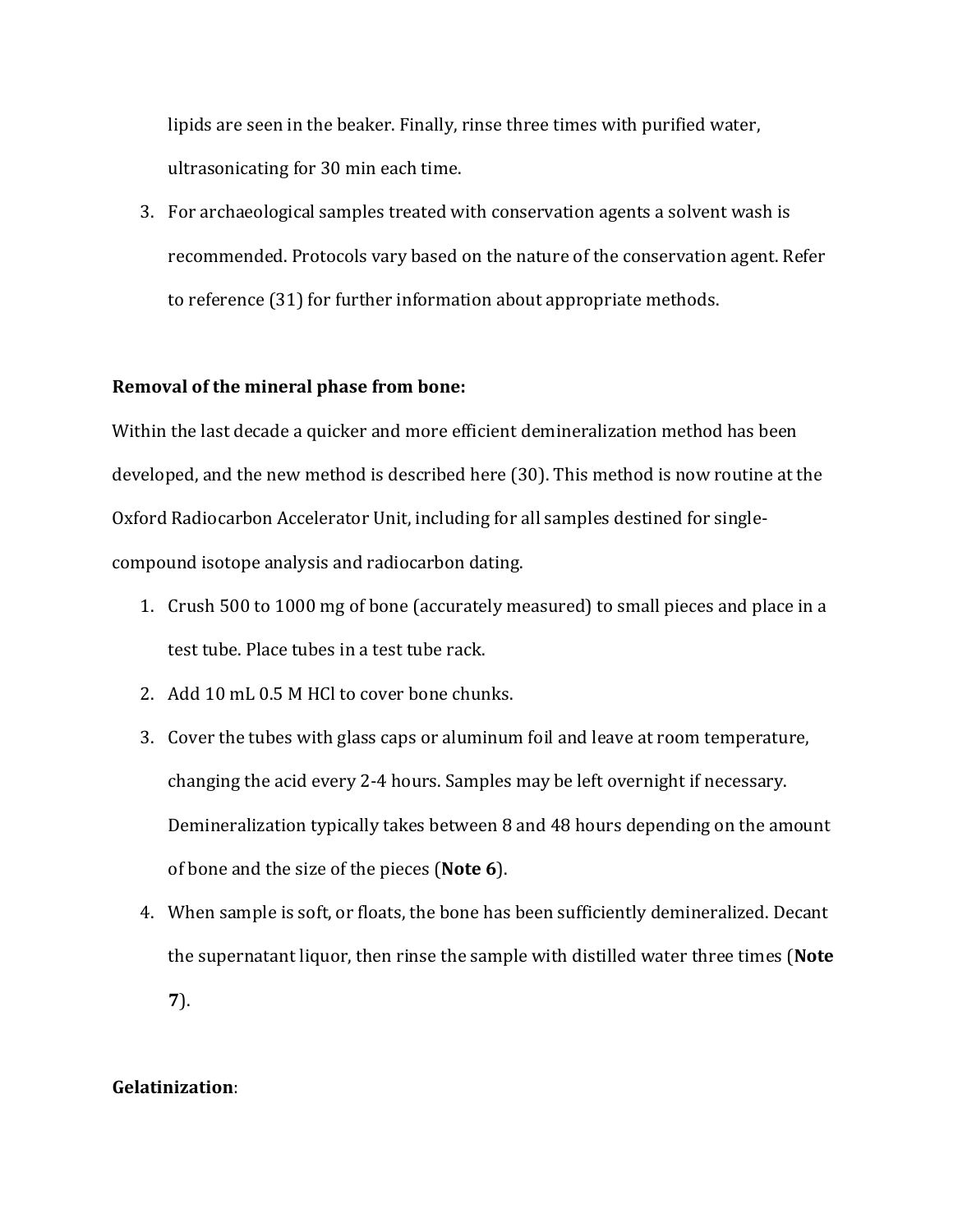- 1. The remaining bone pellets contain mostly insoluble protein. Place these pellets in a glass test tube and submerge them in dilute HCl at  $pH$  3. Heat to  $75^{\circ}C$  for 20 hours. This process denatures the collagen triple helical structure making it more soluble. The protein pellets should now go into solution (Note 8).
- 2. Filter the supernatant liquor to remove particulates. The solution now contains mostly dissolved collagen and some salts. Freeze-dry the solution overnight in preweighed tubes. The resulting material should be mostly denatured collagen. Weigh after drying to determine the collagen yield.

### *3.2 Hair (keratin) preparation*

Hair is mainly composed of protein and the majority of this protein is keratin, hence no protein extraction procedure is required. However, because hair is exposed to the external environment it is liable to contamination. Cleaning hair samples prior to analysis is vital

#### (**Note 9**).

- 1. Put hair in 10-mL test tube. Add 8 mL purified water and place in an ultrasonic bath for  $30 \text{ min}$ .
- 2. Decant water away from sample. Add 8 mL 2:1 chloroform:methanol and place in an ultrasonic bath for 30 min. Decant solution, add fresh 2:1 chloroform:methanol, and repeat the ultrasonication. If sample still seems oily or greasy, this step should be repeated until hair seems clean.
- 3. Decant the solution. Add 8 mL 1:2 chloroform:methanol and place in an ultrasonic bath for 30 min.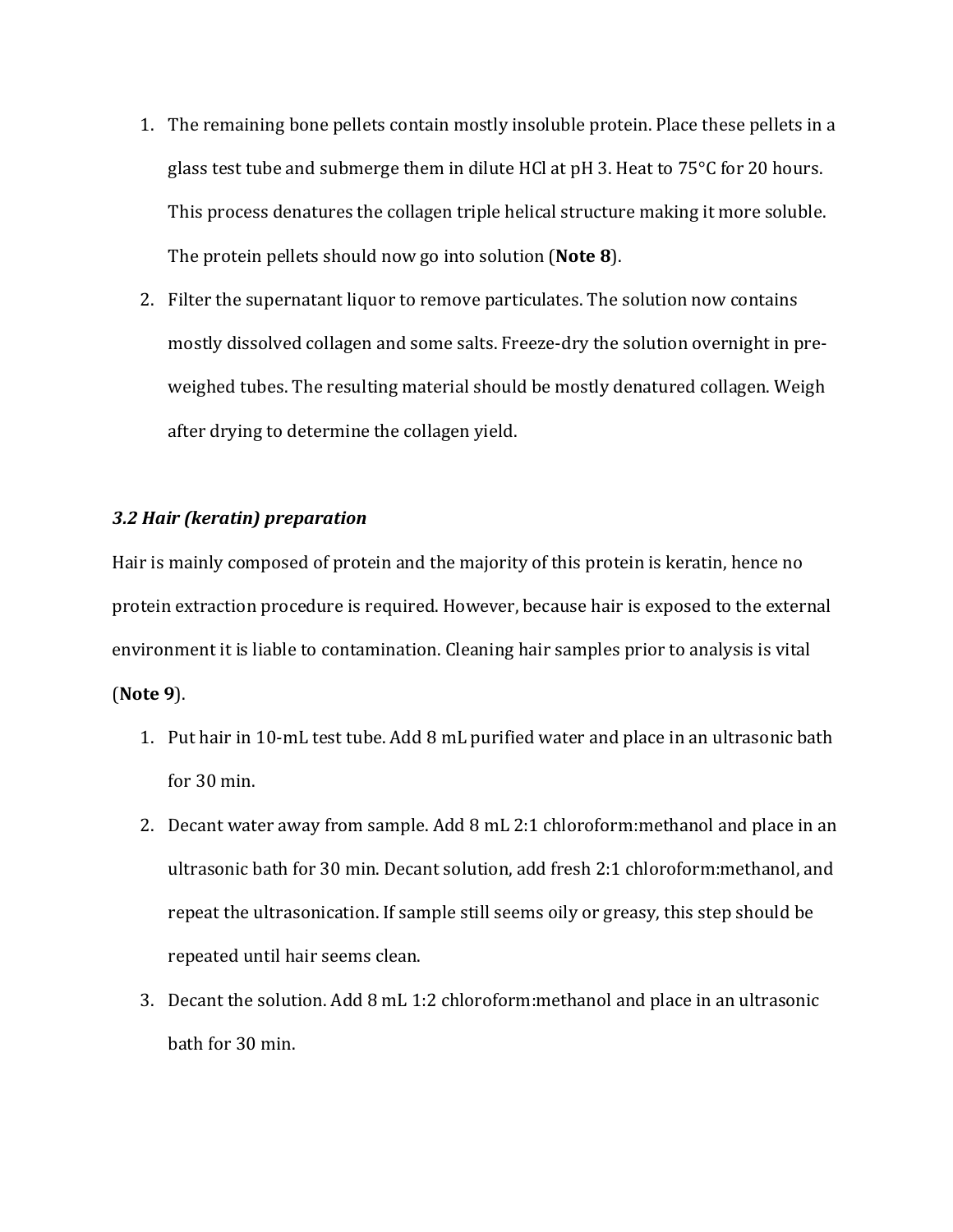4. Decant solution. Add 8 mL water and place in an ultrasonic bath for 30 min. Decant water, add fresh water, and repeat the ultrasonication. Decant the solution. The hair is now ready for hydrolysis.

## *3.3 Protein Hydrolysis*

The amount of hydrolysate required will depend upon the desired measurement. IRMS requires about 10 mg of collagen or hair which should be ample for triplicate analysis. Dating individual amino acids using accelerator mass spectrometry requires a larger amount of individual amino acids and ultimately between 1 and 2 mg of carbon from the analyte of interest. Aim to isolate approximately 2-4 mg of the amino acid of interest to ensure between 1 and 2 mg of carbon is used for dating. A graph showing the approximate amino acid abundances in collagen and keratin can be found in Figure 1 (32).

- 1. Add 6M HCl (1 mL per 10 mg of protein) to the sample in a glass hydrolysis tube and seal under vacuum or nitrogen atmosphere. (Note 10)
- 2. Heat the tube to  $110^{\circ}$ C for 24 hours.
- 3. Cool the sample under an inert atmosphere, and then remove the HCl by vacuum evaporation.

#### *3.4 Preparative reversed-phase HPLC*

1. Dissolve the isolated amino acid residue in purified water to a concentration of 10 mg amino acids per 1 mL of water, then filter with 2 micron filters. The filtrate is now ready for preparative chromatography and isotopic analysis (Note 11)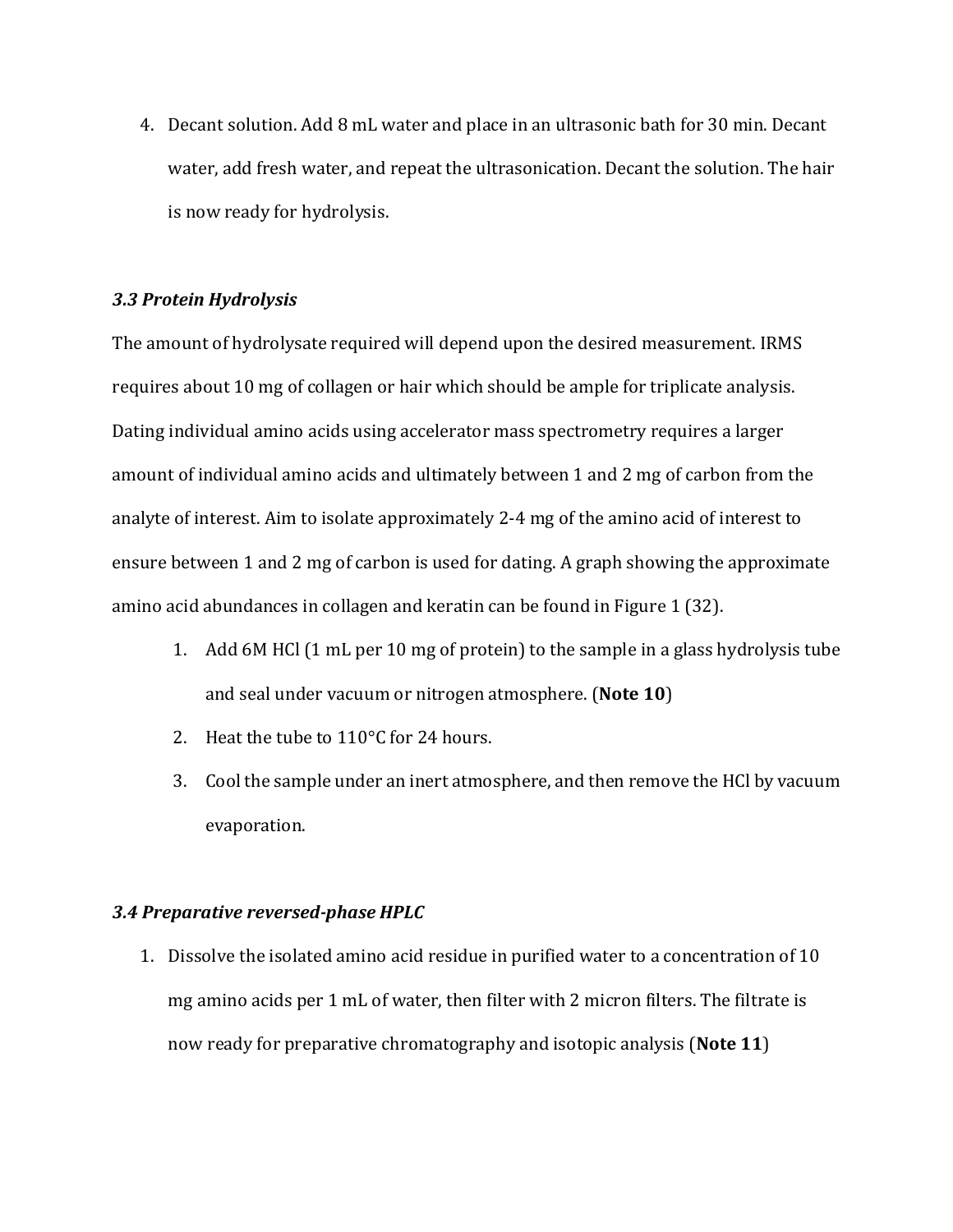- 2. Wash the HPLC column at a flow rate of 8 mL/min, first with methanol for 30 min and then with ultrapurified MilliQ<sup>TM</sup> water for at least 5 hours.
- 3. Set the detector to 205 nm. (Note 12)
- 4. Inject 1 mL of sample solution into the column. Elute for 45 min, while collecting fractions at 30 second intervals. An annotated chromatogram of hydrolyzed bovine bone collagen is shown in Figure 2.
- 5. The fractions containing peaks eluting after 5 min contain the amino acids with nonpolar side groups. After identifying these fractions, combine the tubes containing the same amino acid, freeze the solutions and remove the water by lyophilization.
- 6. The initial one or two peaks on the chromatogram contain the rest of the amino acids. Combine these fractions, lyophilize, and then dissolve the residue in purified water to a concentration of 10 mg/mL. This becomes the sample solution for the subsequent ion-pair separation.

### **3.5 Preparative ion-pair HPLC**

- 1. Prepare the sample as described above in Step 3.4.6.
- 2. Wash the column at a flow rate of 8 mL/min with methanol, tetrahydrofuran, then methanol again, for 30 min each.
- 3. Equilibrate the column by pumping 0.5 mM PDFOA solution through the column at a flow rate of 8 mL/min for at least 48 hours. (Note 13)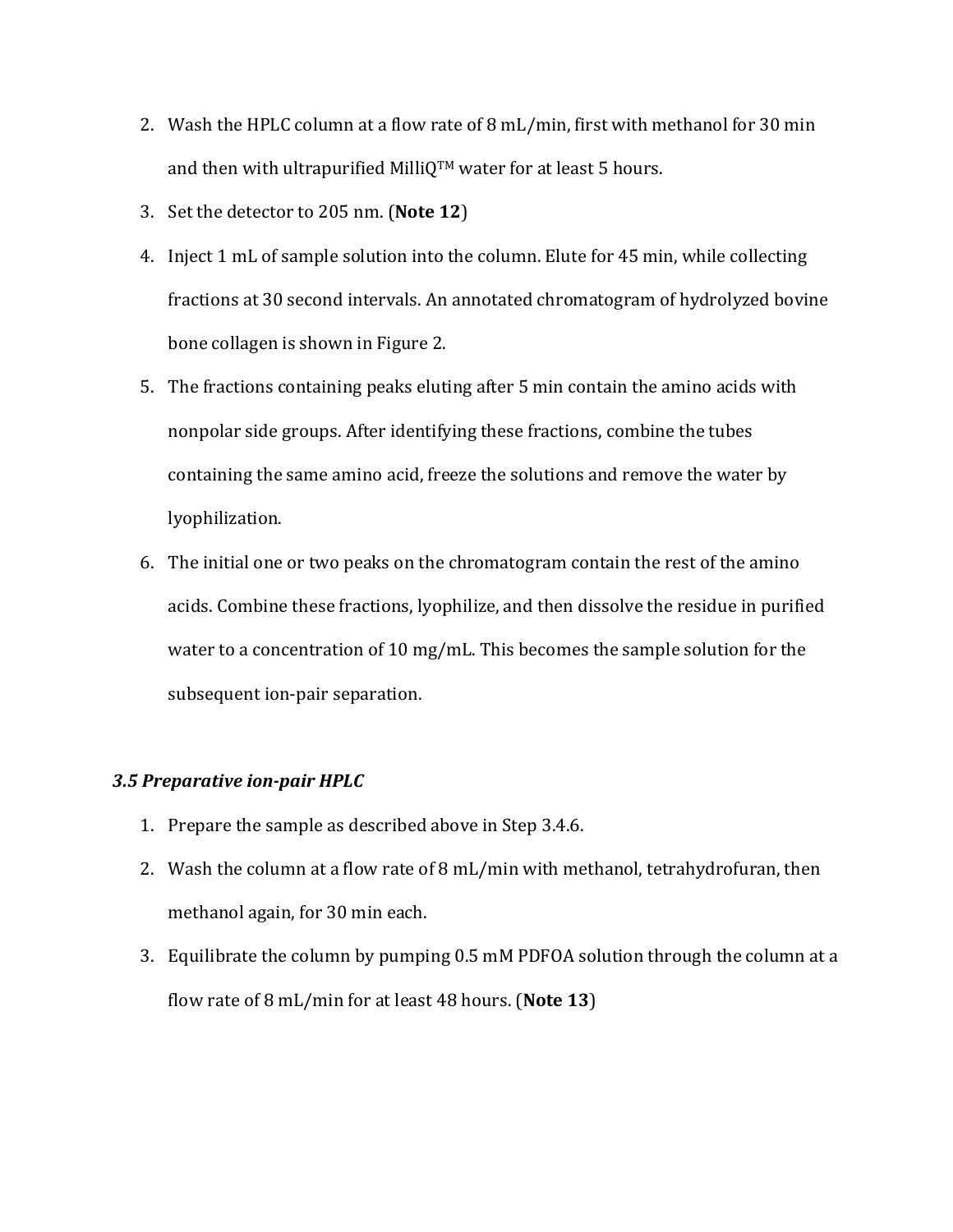- 4. Inject the 1 mL sample solution and allow to elute for 60 min, collecting fractions every 1 min. (Note 14) An annotated chromatogram of the ion-pair separation of hydrolyzed bovine bone collagen is shown in Figure 3.
- 5. Combine fractions containing the same amino acid and add 1 mL of 6 M HCl per 20 mL of collected sample. (Note 15)
- 6. Remove the mobile phase by lyophilization.

## *3.6 Preparative mixed-mode chromatography*

- 1. Prepare the sample solution by adding 700  $\mu$ L of 0.1M NaOH to  $\sim$ 30 mg of lyophilized amino acid. (**Note 16**)
- 2. Load this solution into a 2-mL BP Plastipak™ syringe (distributed by Fisher Scientific UK Ltd, Loughborough, UK) fitted with a  $0.2$ -um PTFE syringe filter (Thermo Scientific, Rockwood, TN, USA) to remove any insoluble matter.
- 3. Add 300  $\mu$ L of MilliQ ™ water to the same filter to maximise the recovery. The resulting mixture is at a concentration of  $\sim$ 30 mg/mL.
- 4. Equilibrate the column with purified water for at least 40 minutes at a flow rate of  $18 \text{ mL/min}$ .
- 5. Inject 1 mL of sample solution, and elute with pure water for 55 minutes, then run a linear gradient from 55 until 56 minutes from 100% water to 100% phosphoric acid  $(0.3\%$  by volume). A representative chromatogram showing the separation of archaeological bone collagen hydrolysate, annotated with the amino acid labels, is shown in Figure 4.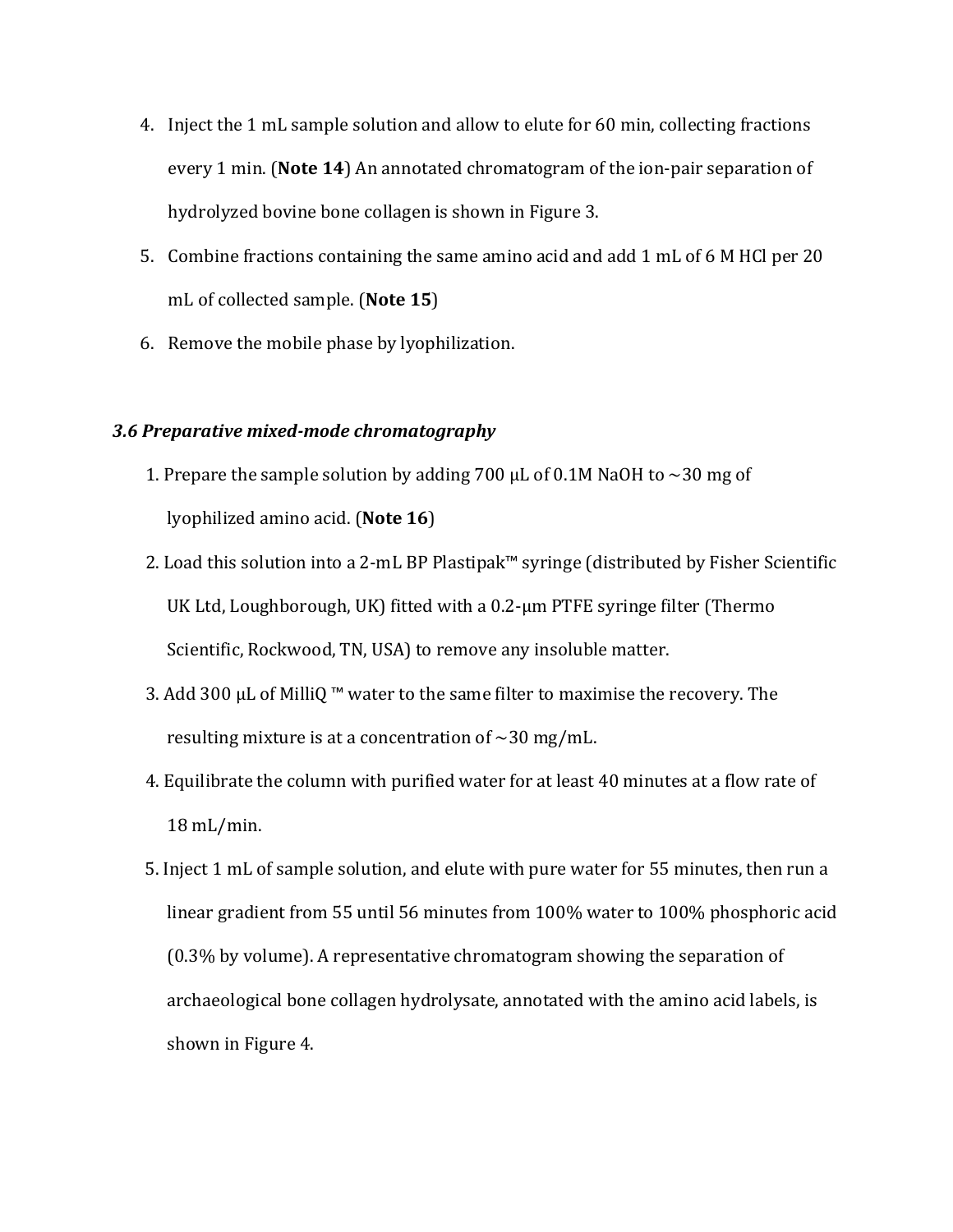- 6. Combine fractions containing the same amino acid into a single flask and remove the water from the sample using rotary evaporation, gyro-vacuum evaporation, or lyophilization. (**Note 17**)
- 7. Before beginning the next separation, equilibrate column with water for a minimum of 40 minutes.

#### *3.7 Isotope ratio mass spectrometry*

Small amounts of amino acid are often difficult to weigh into the tin capsules used to package samples for IRMS measurements. To deal with this, the following procedure was used.

- 1. Measure a small amount (tip of a spatula) of Chromosorb<sup>TM</sup> into the tin capsule.
- 2. Dissolve the amino acid in a minimal amount of purified water. Drop the solution onto the Chromosorb within the tin capsule.
- 3. Roll the tin to encapsulate the sample and Chromosorb, and transfer to the IRMS instrument for measurement.

Stable isotope ratio measurements ( $\delta^{13}$ C and  $\delta^{15}$ N) for our studies were made using an elemental analyzer (Carlo Erba, Milan, Italy) coupled to a  $20-20$  isotope ratio mass spectrometer (Sercon Ltd., Crewe, UK). The isotopic reference used was Vienna Pee Dee Belemnite (VPDB) for  $\delta^{13}$ C and air for  $\delta^{15}$ N (33).

## *3.8 Accelerator mass spectrometry*

Samples were prepared for AMS dating in the same manner as described for IRMS measurements, except the Chromosorb and tin capsules were baked at  $500^{\circ}$ C for 12 hours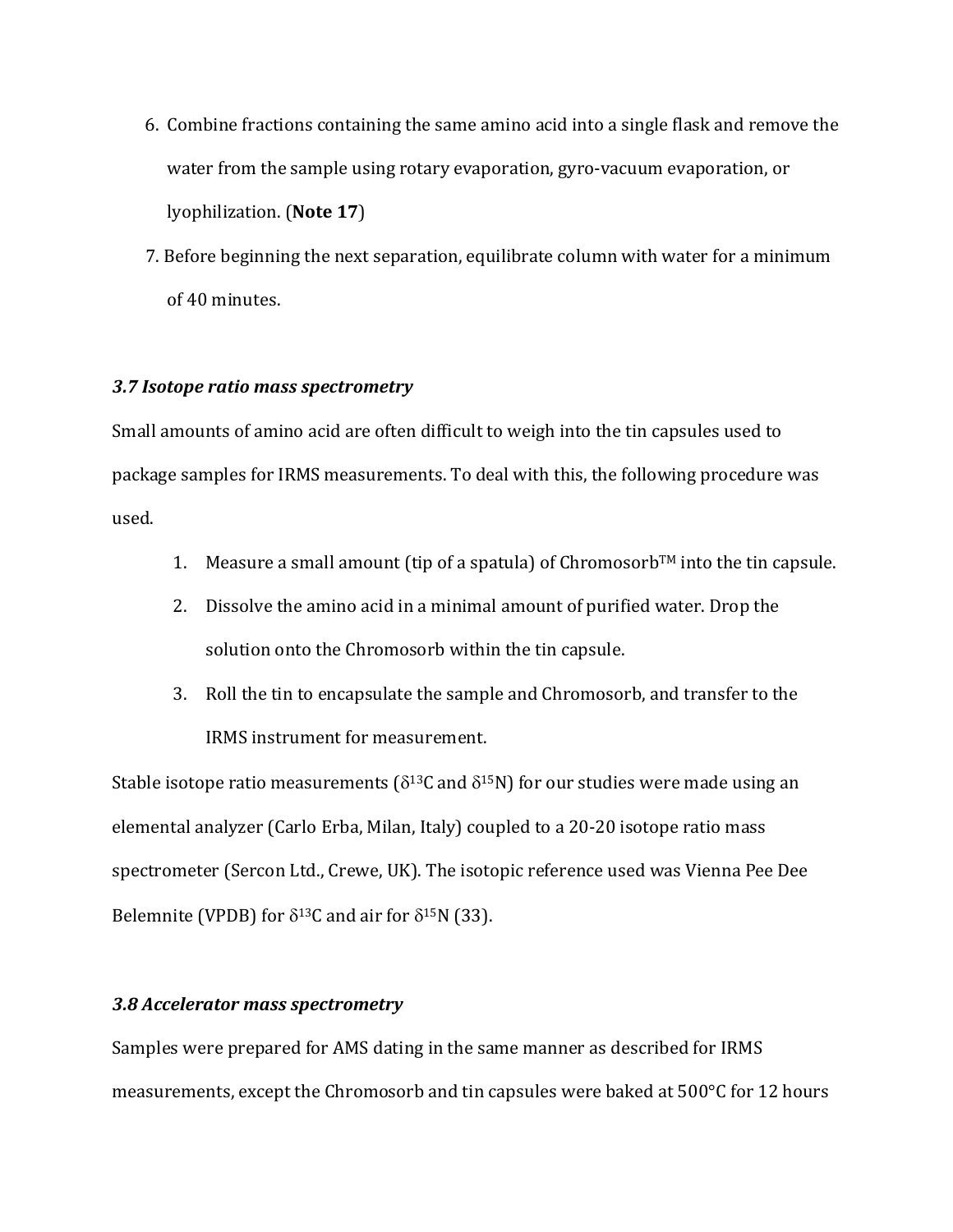prior to use. <sup>14</sup>C dates were measured on an AMS system using a cesium ion source for ionization of the solid graphite sample. Graphitized samples were prepared by reduction of CO<sub>2</sub> over an iron catalyst in an excess  $H_2$  atmosphere at  $560^{\circ}$ C prior to AMS <sup>14</sup>C measurement (34). Calibration and statistical analyses were performed on OxCal software (35-37) using the most recent IntCal calibration curve (38). Background corrections for pretreatment, chromatography, and AMS measurement of radiocarbon dates are described in reference (21).

### **4. Notes**

- 1. Any HPLC system consisting of at least two isocratic pumps that can achieve flow rates up to 10 mL/min and a UV detector would be suitable for these methods. The autosampler and fraction collector are not necessary but make the injection of samples and collection of multiple fractions much easier. Detection methods other than UV, such as refractive index or light scattering, have not been investigated but may work as well.
- 2. Modern bone contains lipids which are removed by extraction with  $2:1 (v/v)$ methanol: chloroform. Bone that has been conserved usually undergoes a solvent wash consisting of sequential extraction with acetone, methanol, and chloroform. If the identity of the conservation agent is known, a different extraction procedure may be used. A recent study describes and compares a number of extraction protocols. (31)
- 3. All water used for collagen extraction and HPLC separation is ultrapure MilliQ<sup>TM</sup> deionized water, even if it is simply described as "water".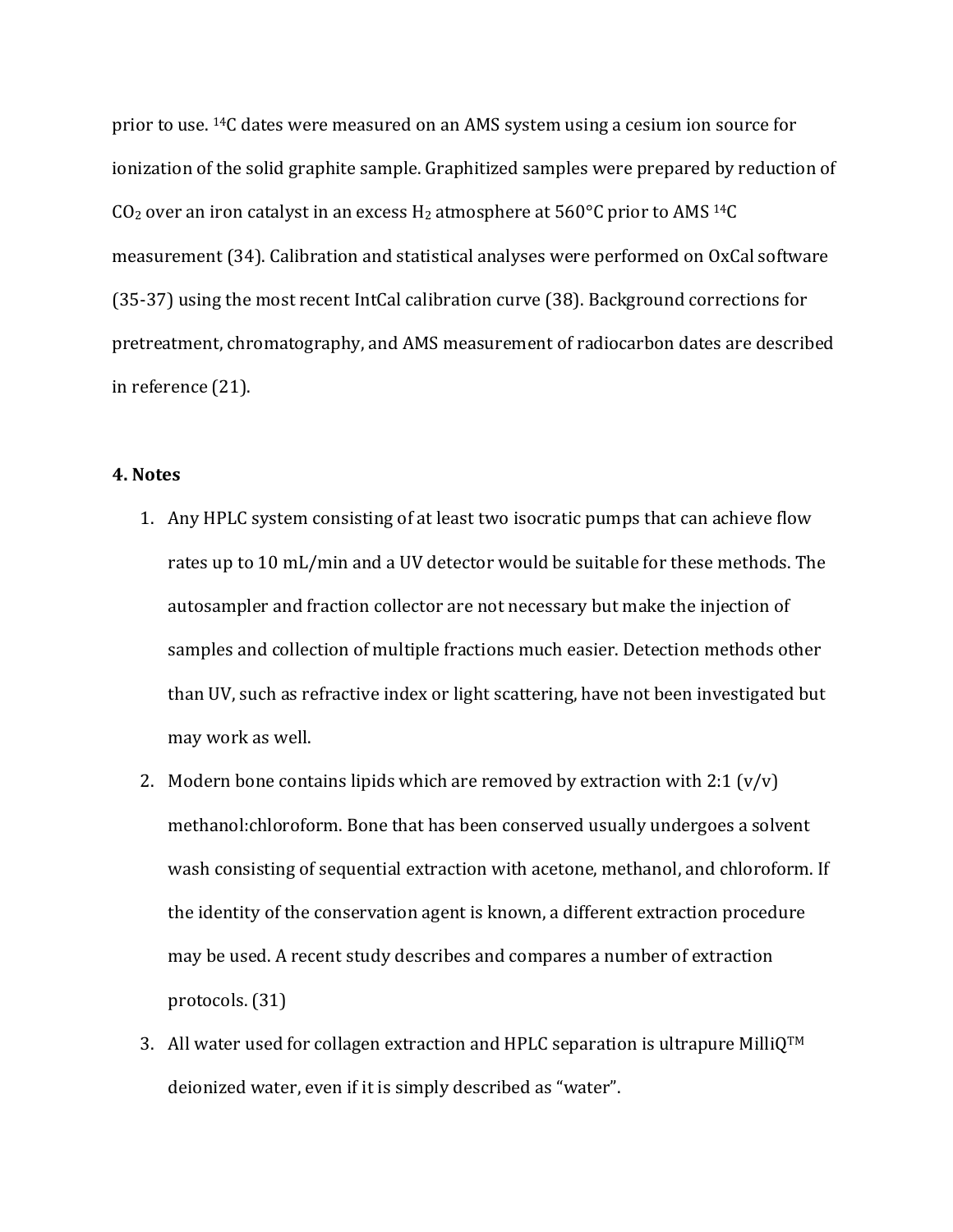- 4. This separation was also conducted using the same column used in the reversedphase separation. While offering higher loading capacity, separation on the  $C18$ column between critical pairs of amino acids (such as hydroxyproline-aspartic acid) was not as efficient. Chromatograms can be compared in reference (15).
- 5. Do not decant the liquid as lipids may have sunk to bottom of the tube.
- 6. If the bone is powdered instead of left in chunks, the acid demineralisation step will be much faster and only take a few hours.
- 7. Alternatively, especially for powdered samples, use an inert filter to remove any small particles during the water wash. Note that some filters are coated with organic substances such as glycerin for preservation, and this coating, if present, must be removed by washing thoroughly in MilliQ water. It is also prudent to conduct appropriate analytical tests (such as %C of the final aqueous wash) to ensure that that the cleaning procedure is sufficient to remove contamination due to the coating.
- 8. Make sure the test tubes are covered to prevent evaporation, and ensure that the covers stay on during heating as pressure can build up. Previous protocols have recommended heating for 24-48 hours, though the additional time does not seem to affect collagen yield.
- 9. Hair grows at a rate of approximately 1 cm per month on average. As there is no protein turnover associated with hair keratin, a chronological isotopic record of (primarily) dietary history is represented along the length of the hair ending at the present in the hair root. The whole hair may be analyzed or it may be sectioned prior to hydrolysis to provide a chronological record of changes in constituent amino acid isotope ratios.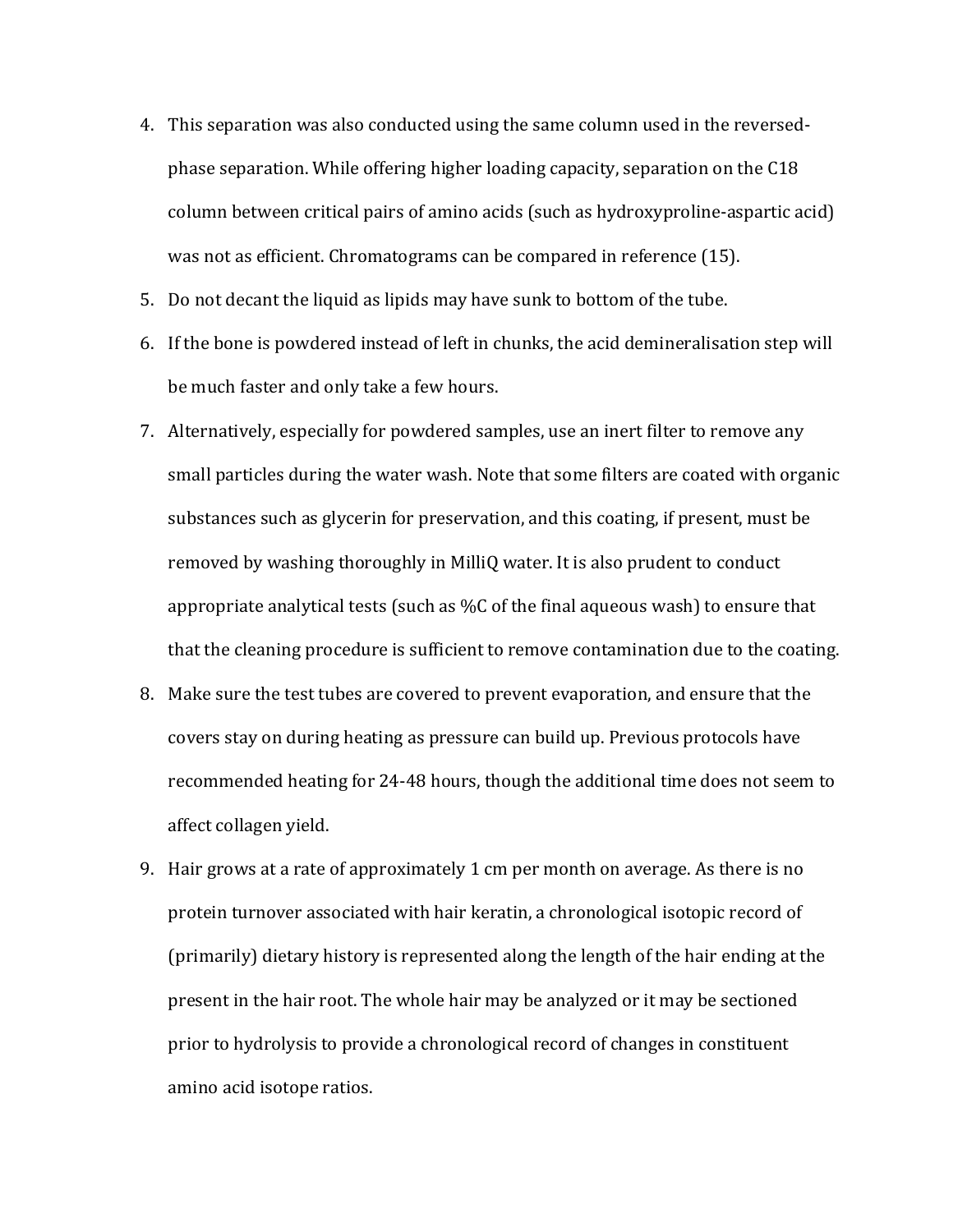- 10. Use clean glassware (not plastic) that can be sealed and heated to  $110^{\circ}$ C ensuring no evaporation.
- 11. Careful note of pH limits for filters used should be made to ensure they do not degrade and contaminate the samples.
- 12. 205 nm was chosen as the detection wavelength because all of the amino acids absorb at that wavelength, but water has very low absorption. Other detection methods, if available, would likely also give suitable results.
- 13. Monitoring the baseline during the equilibration will enable you to determine when the column is fully equilibrated. The baseline will remain steady as the PDFOA becomes adsorbed onto the column. At the moment of equilibration, once the column is fully saturated with PDFOA, the baseline absorption rises suddenly as the PDFOA breaks through and elutes from the column. At this point the column is ready to be used for the separation.
- 14. Separation on the C18 column, if that is used, takes 120 min, though this time would of course vary with column dimensions and particle size.
- 15. Adding HCl protonates the PDFOA to ensure that it is volatile (its anion is not). Fluorine analysis was used to monitor the removal of the PDFOA from the amino acid sample and this method resulted in fluorine levels below detection limits (15).
- 16. NaOH is used to moderate the acidity of the sample. This is crucial to avoid degradation of the stationary phase of the column.
- 17. These three methods of water removal were used interchangeably and as available in the laboratory. Each was tested to show that they did not contribute exogenous carbon to the sample.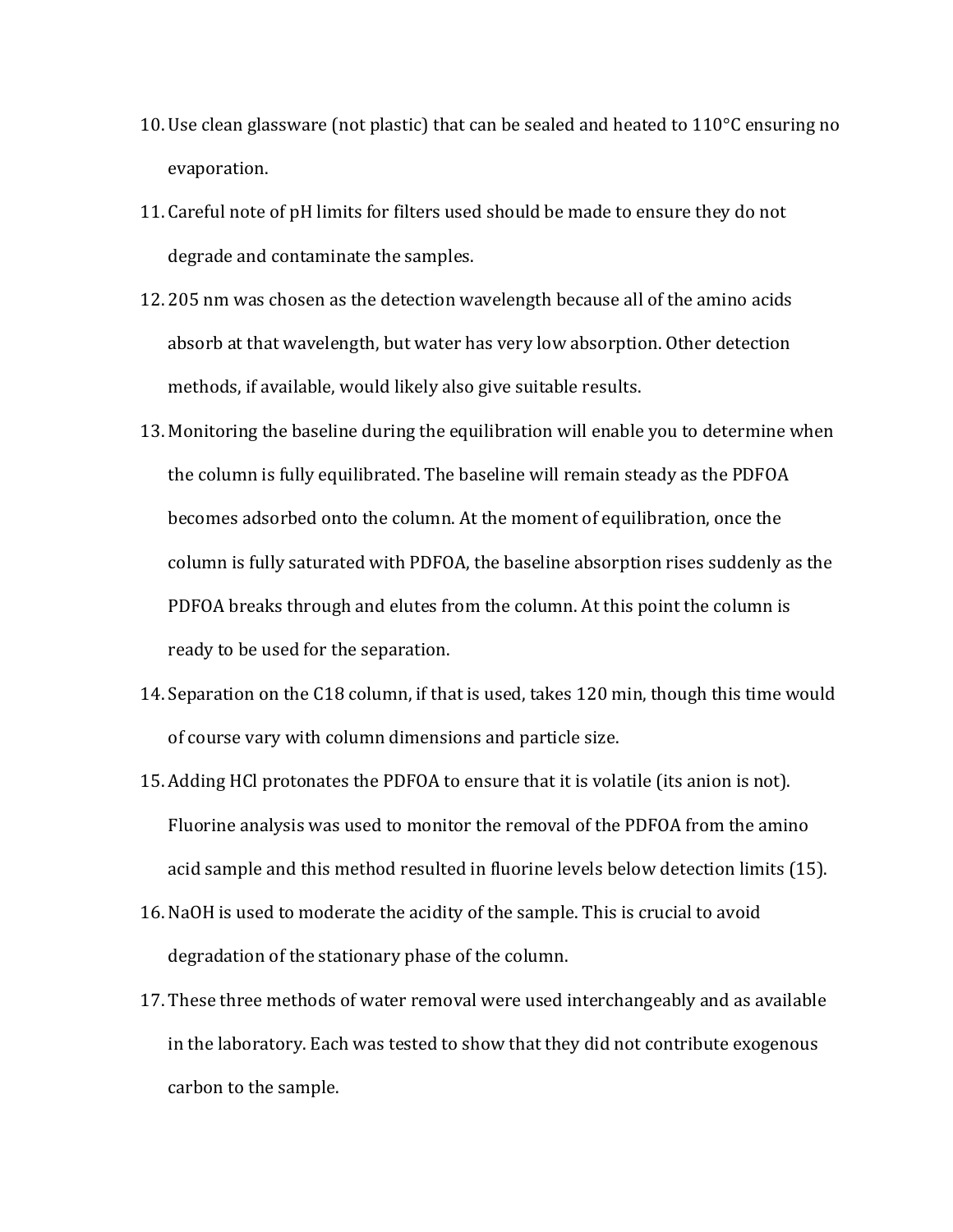#### **5. References**

- 1. Tripp JA, Hedges REM (2004) Single-compound isotopic analysis of organic materials in archaeology. LC GC Eur 17:358-364.
- 2. McCullagh JSO, Juchelka D, Hedges REM (2006) Analysis of amino acid C-13 abundance from human and faunal bone collagen using liquid chromatography/isotope ratio mass spectrometry. Rapid Comm Mass Spectrom 20:2761-2768.
- 3. Zhang L, Altabet MA (2008) Amino-group-specific natural abundance nitrogen isotope ratio analysis in amino acids. Rapid Comm Mass Spectrom 22:559-566.
- 4. Gibbs MM (2008) Identifying source soils in contemporary estuarine sediments: A new compound-specific isotope method. Est Coasts 31:344-359.
- 5. Chikaraishi Y, Ogawa NO, Kashiyama Y, Takano Y, Suga H, Tamitani A, Miyashita H, Kitazato H, Ohkouchi N (2009) Determination of aquatic food-web structure based on compound-specific nitrogen isotopic composition of amino acids. Limnol Oceanogr Meth 7:740-750.
- 6. Naito YI, Honch NV, Chikaraishi Y, Ohkouchi N, Yoneda M (2010) Quantitative Evaluation of Marine Protein Contribution in Ancient Diets Based on Nitrogen Isotope Ratios of Individual Amino Acids in Bone Collagen: An Investigation at the Kitakogane Jomon Site. Amer J Phys Anthropol 143:31-40.
- 7. Styring AM, Sealy JC, Evershed RP (2010) Resolving the bulk  $\delta$ 15N values of ancient human and animal bone collagen via compound-specific nitrogen isotope analysis of constituent amino acids. Geochim Cosmochim Acta 74:241-251.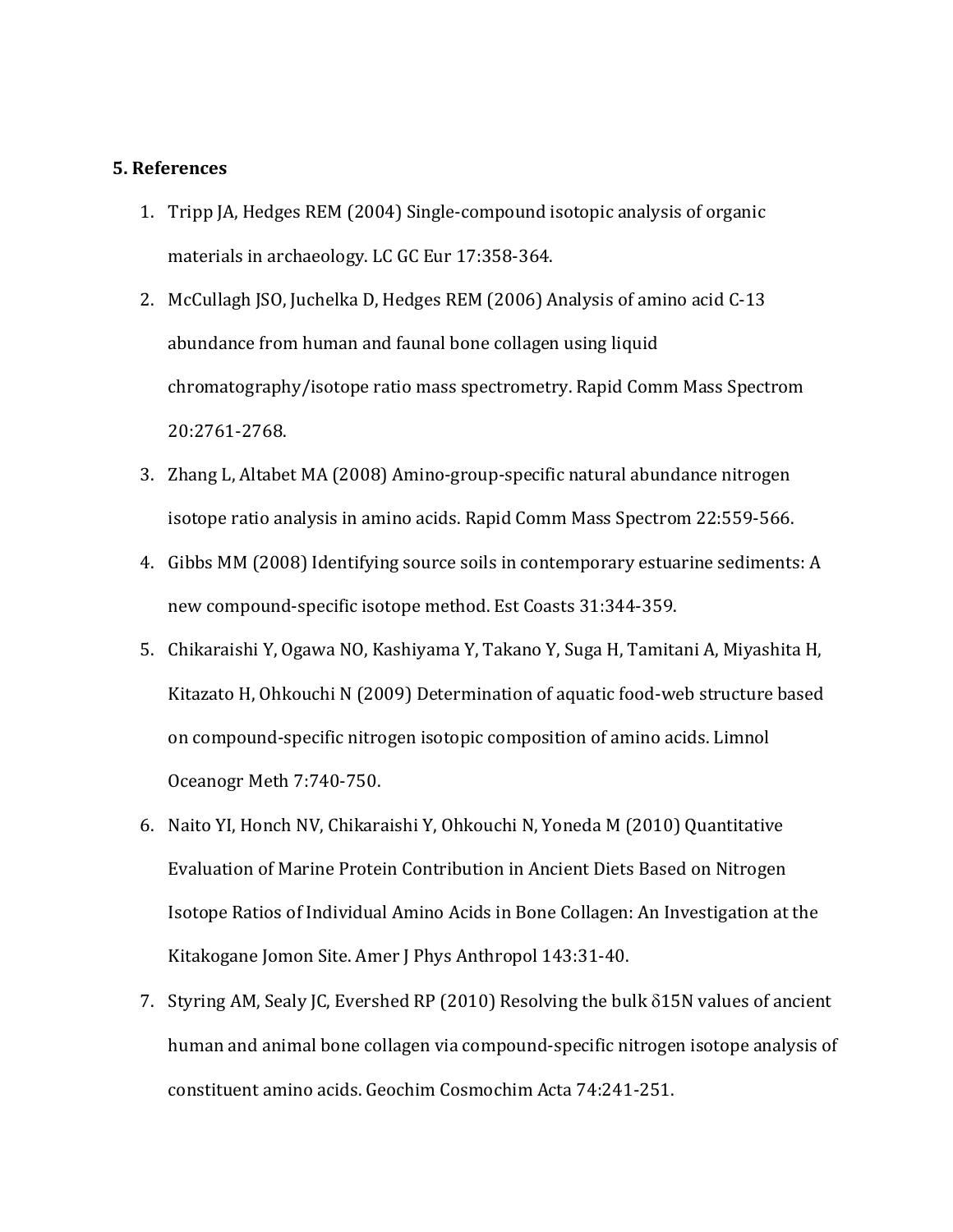- 8. Broek TAB, Walker BD, Andreasen DH, McCarthy MD (2013) High-precision measurement of phenylalanine  $\delta15N$  values for environmental samples: A new approach coupling high-pressure liquid chromatography purification and elemental analyzer isotope ratio mass spectrometry. Rapid Commun Mass Spectrom 27:2327-2337.
- 9. Nalawade-Chavan S, Zazula G, Brock F, Southon J, MacPhee R, Druckenmiller P (2014) New single amino acid hydroxyproline radiocarbon dates for two problematic American Mastodon fossils from Alaska. Quatern Geochron 20:23-28.
- 10. Bour AL, Walker BD, Broek TAB, McCarthy MD (2016) Radiocarbon analysis of individual amino acids: Carbon blank quantification for a small-sample highpressure liquid chromatography purification method. Anal Chem 88:3521-3528.
- 11. Fernandes R, Koudelka T, Tholey A, Dreves A (2017) A novel tertiary prep-HPLC method for isolation of single amino acids for AMS-radiocarbon measurement. [ Chromatogr B 1058:85-92.
- 12. Reynolds N, Dinnis R, Bessudonov AA, Devièse T (2017) The Kostënki 18 child burial and the cultural and funerary landscape of Mid Upper Palaeolithic European Russia. Antiquity 91:1435-1450.
- 13. Devièse T, Karavanić I, Comeskey D, Kubiak C, Korlević P, Hajdinjak M, Radović S, Procopio N, Buckley M, PääboS, Higham T (2017) Direct dating of Neanderthal remains from the site of Vindija Cave and implications for the Middle to Upper Palaeolithic transition. Proc. Nat. Acad. Sci. 114:10606-10611.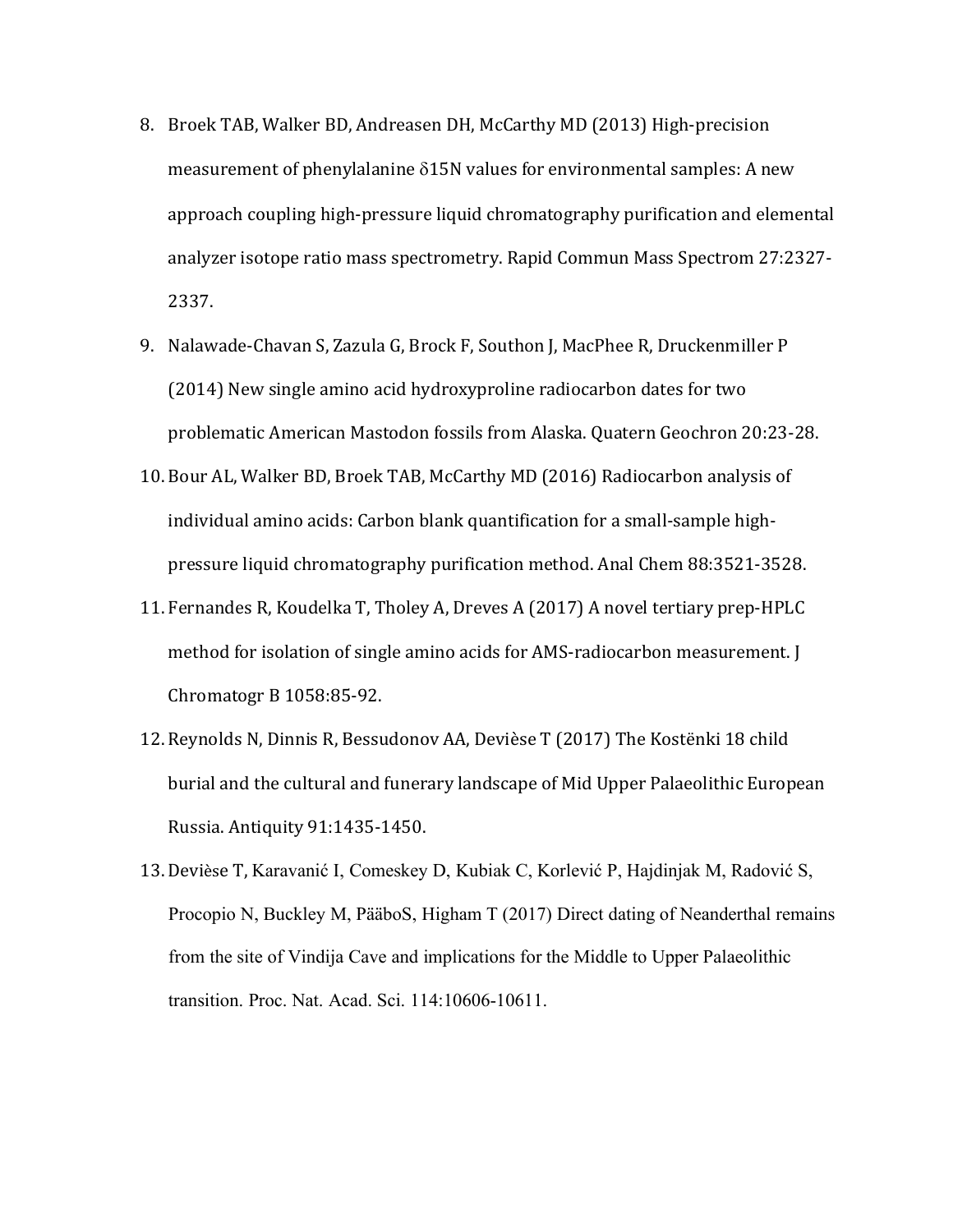- 14. Becerra-Valdivia L, Waters MR, Stafford Jr. TW, Anzick SL, Comeskey D, Devièse T, Higham  $T(2018)$  Reassessing the chronology of the archaeological site of Anzick. Proc. Nat. Acad. Sci. early edition, https://doi.org/10.1073/pnas.1803624115
- 15. Tripp JA, McCullagh JSO, Hedges REM (2006) Preparative separation of underivatized amino acids for compound-specific stable isotope analysis and radiocarbon dating of hydrolyzed bone collagen. J Sep Sci 29:41-48.
- 16. McCullagh JSO, Marom A, Hedges REM (2010) Radiocarbon dating of individual amino acids from archaeological bone collagen. Radiocarbon 52:620-634.
- 17. Marom A, Higham TFG, Sinitsyn AA, Hedges REM, McCullagh JSO (2012) Single amino acid radiocarbon dating of Upper Palaeolithic modern humans. Proc. Nat. Acad. Sci. early edition, https://doi.org/10.1073/pnas.1116328109
- 18. Marom A, McCullagh JSO, Higham TFG, Hedges REM (2013) Hydroxyproline dating: Experiments on the  $^{14}$ C analysis of contaminated and low collagen bones. Radiocarbon 55:698-708.
- 19. Nalawade-Chavan S, McCullagh J, Hedges R, Bonsall C, Boroneant A, Bronk Ramsey  $C$ , Higham T (2013) Compound-specific radiocarbon dating of essential and nonessential amino acids: Towards determination of dietary reservoir effects in humans. Radiocarbon 55:709-719.
- 20. Nalawade-Chavan S, McCullagh J, Hedges R (2014) New Hydroxyproline Radiocarbon Dates from Sungir, Russia, Confirm Early Mid Upper Palaeolithic Burials in Eurasia. PloS One 9:e76896.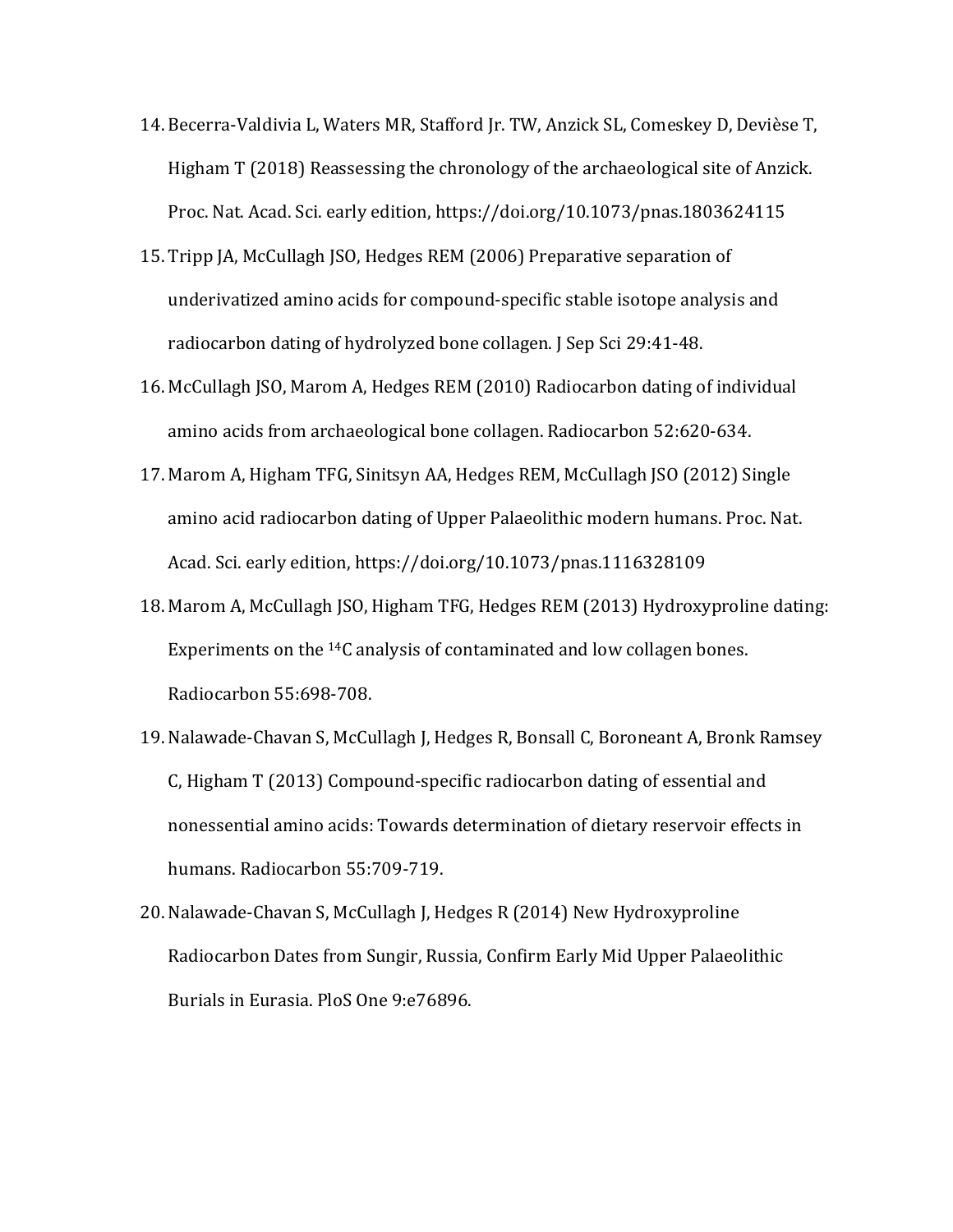- 21. Deviese T, Comeskey D, McCullagh J, Bronk Ramsey C, Higham T (2018) New protocol for compound-specific radiocarbon analysis of archaeological bones. Rapid Comm Mass Spectrom 32:373-379.
- 22. McCullagh JSO, Tripp JA, Hedges REM (2005) Carbon isotope analysis of bulk keratin and single amino acids from British and North American hair. Rapid Comm Mass Spectrom 19:3227-3231.
- 23. Petritis KN, Chaimbault P, Elfakir C, Dreux M (1999) Ion-pair reversed-phase liquid chromatography for determination of polar underivatized amino acids using perfluorinated carboxylic acids as ion pairing agent. J Chromatogr A 833:147-155.
- 24. McCullagh JSO (2010) Mixed mode chromatography isotope ratio mass spectrometry. Rapid Comm Mass Spectrom 24:483-494.
- 25. Schierbeek H, te Braake F, Godin JP, Fay LB, van Goudoever JB (2007) Novel method for measurement of glutathione kinetics in neonates using liquid chromatography coupled to isotope ratio mass spectrometry. Rapid Comm Mass Spectrom 21:2805-2812.
- 26. McCullagh JSO, Gaye-Siessegger J, Focken U (2008) Determination of underivatized amino acid d13C by liquid chromatography/isotope ratio mass spectrometry for nutritional studies: the effect of dietary non-essential amino acid profile on the isotopic signature of individual amino acids in fish. Rapid Comm Mass Spectrom 22:1817-1822.
- 27. Smith CI, Fuller BT, Choy K, Richards MP (2009) A three phase liquid chromatographic method for d13C analysis of amino acids from biological protein hydrolysates using LC-IRMS. Anal Biochem 390:165-172.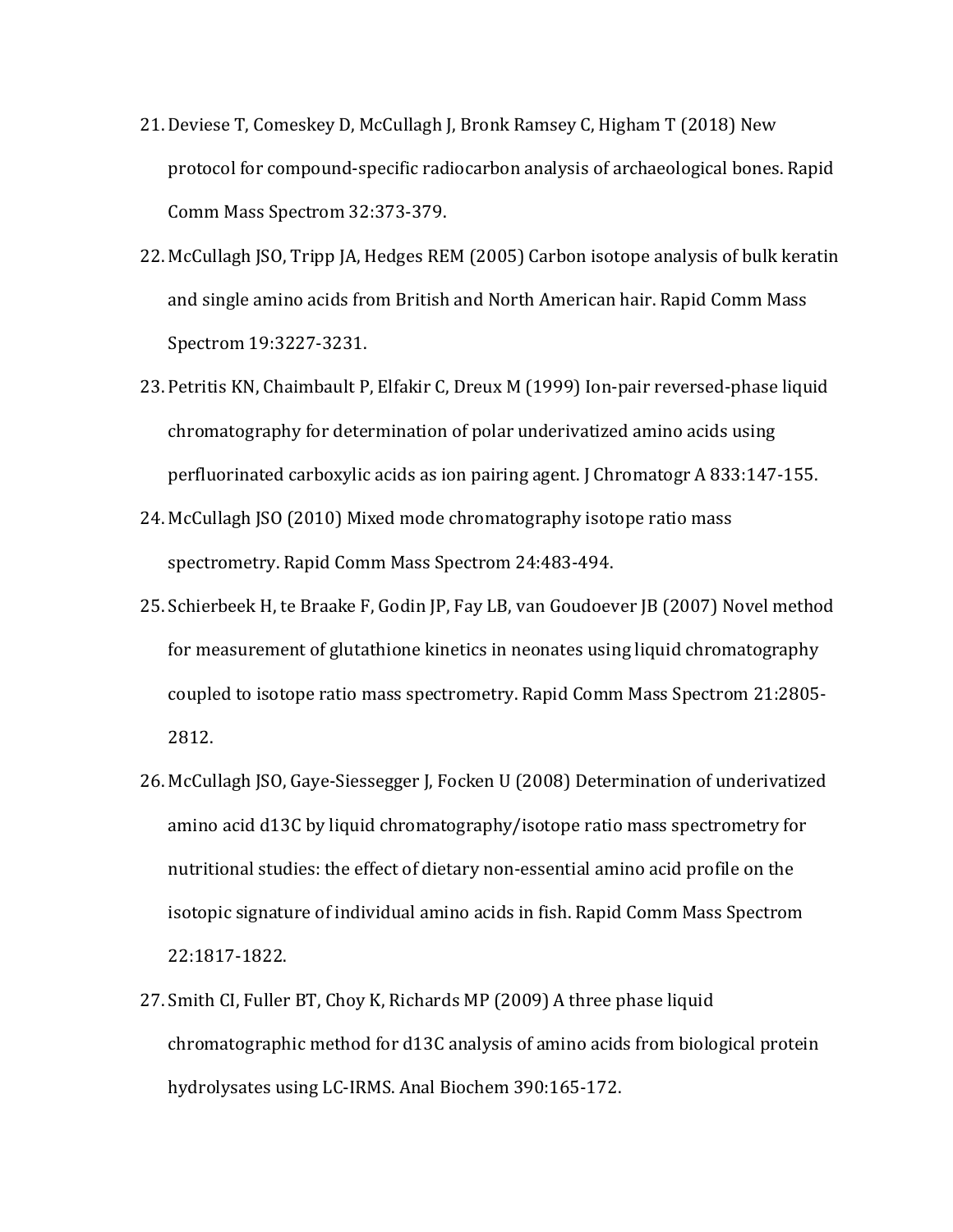- 28. McCullagh JSO, Marom A, Hedges REM (2010) Radiocarbon dating of individual amino acids from archeological bone collagen. Radiocarbon 52:620-634.
- 29. Longin R (1971) New Method of Collagen Extraction for Radiocarbon Dating. Nature 203: 241-242.
- 30. Brock F, Higham T, Ditchfield P, Bronk Ramsey C (2010) Current pretreatment methods for AMS radiocarbon dating at the Oxford Radiocarbon Accelerator Unit (ORAU). Radiocarbon 52:103-112.
- 31. Brock F, Dee M, Hughes A, Snoeck C, Staff R, Bronk Ramsey C (2018) Testing the effectiveness of protocols for removal of common conservation treatments for radiocarbon dating. Radiocarbon 60:35-50.
- 32. Eastoe JE (1955) The amino acid composition of mammalian collagen and gelatin. Biochem J 61:589-600.
- 33. Coplen TB (1994) Reporting of stable hydrogen, carbon, and oxygen isotopic abundances (Technical Report), Pure Appl Chem 66:273-276.
- 34. Dee M, Bronk Ramsey C (2000) Refinement of graphite target production at ORAU. Nucl Instr Meth Phys Res B: Beam Int Mater Atoms 172:449-453.
- 35. Bronk Ramsey C (1995) Radiocarbon calibration and analysis of stratigraphy: The OxCal program. Radiocarbon 37:425-430.
- 36. Bronk Ramsey C (2009) Bayesian analysis of radiocarbon dates. Radiocarbon 51:337-360.
- 37. Bronk Ramsey C, Lee S (2013) Recent and planned developments of the program OxCal. Radiocarbon 55:720-730.